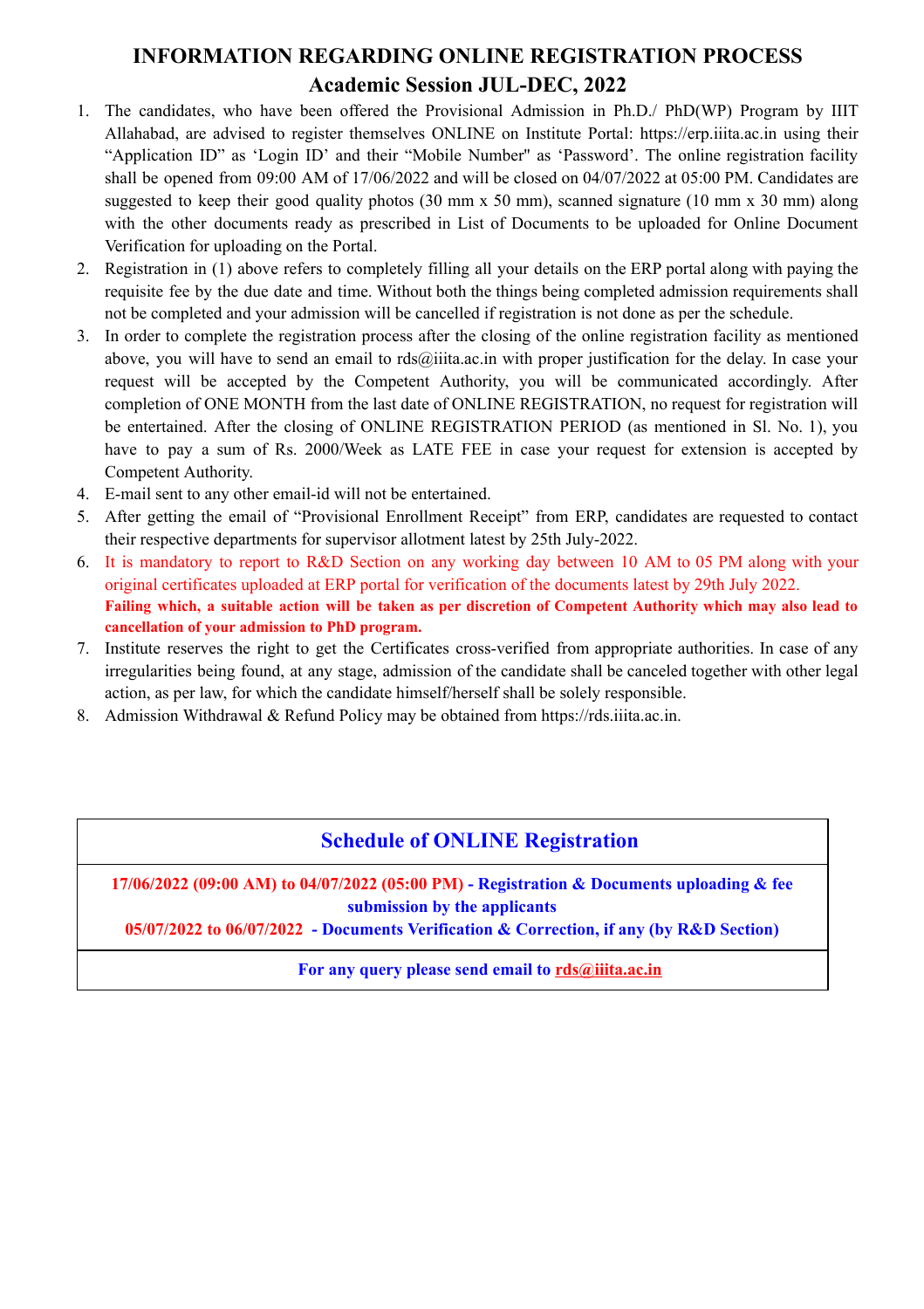#### **LIST OF DOCUMENTS TO BE UPLOADED FOR APPLICANT'S REGISTRATION**

#### **Note: Candidates are required to upload the colored scanned copy of the following original Documents:**

- 1. Aadhar Card (Both Side).
- 2. Permanent Address Proof if address is other than the address on Aadhar
- 3. Correspondence Address Proof if address is other than the address mentioned on Aadhar/ Permanent Address Proof
- 4. Photo ID proof as per Govt. of India norms.
- 5. Address Proof as per Govt. of India norms.
- 6. Mark sheet of Class X.
- 7. Certificate of Class X.
- 8. Mark sheet of Class XII.
- 9. Certificate of Class XII.
- 10. Transcript/ Mark sheet of U.G for all semesters.
- 11. Degree of U.G.
- 12. Transcript/ Mark sheet of P.G for all semesters.
- 13. If the Post Graduation degree is awaited, a certificate of course completion from the institute/university last studied must be provided as per **\*Annexure-1** Otherwise self declaration about Course completion has to be uploaded as per **\*Annexure -2.**
- 14. Degree or Provisional certificate of P.G.
- 15. **\***Transfer /Migration Certificate from the Institution last attended
- 16. **\***Conduct certificate from the Institution last attended.
- 17. If any/ all of the documents in Sl. No. 12 to 14 are not issued by your respective College/ Institution till date then you have to upload a self declaration as per **\*Annexure-11**
- 18. GATE/NET/ NET-JRF AWARD LETTER /CAT/CSIR (If applicable) **[Optional for Admission to PhD(WP)]**
- 19. Email issued by IIITA regarding Provisional Selection for admission in Respective Program.
- 20. **\***Medical Examination Report. **(\*Annexure-7)**
- 21. **\***Anti-Ragging Affidavit by the student (to be submitted on a Non-Judicial Stamp Paper of Rs. 10/-, duly notarized by the Oath Commissioner. **(\*Annexure-8)**
- 22. **\***Anti-Ragging Affidavit by the Parent/ Guardian (to be submitted on a Non-Judicial Stamp Paper of Rs. 10/-duly notarized by the Oath Commissioner. **(\*Annexure-9)**
- 23. **\***MCAIP Form -"Medical-cum-Accidental Insurance Benefit Scheme". **(\*Annex-10) [Not applicable PhD(WP)]**
- 24. **\***Undertaking by candidate for online documents submission. **(\*Annexure-12)**
- 25. **\***Authorization by Student & Parents **(\*Annexure-15) [Not applicable for Admission to PhD(WP)]**
- **Additional Documents Required for SC/ST/ -**

26. Certificate of category / Caste Certificate as per Government of India format, issued by the competent authority. **Additional Documents Required for OBC-NCL -**

- 27. Certificate of category / Caste Certificate as per Government of India format, issued by the competent authority.
- 28. OBC-NCL Certificate as per **"\*Annexure - 3"** must be issued on or after April 01, 2022.
- 29. **\***Undertaking by the candidate on OBC-NCL status in the prescribed format. **(\*Annexure-5)**
- **Additional Documents Required for EWS -**
- 30. EWS Category Certificate as per **"\*Annexure - 4"** must be issued on or after April 01, 2022.
- **Additional Documents Required for PwD -**
- 31. **\***Original Certificate for Persons with Disabilities (PwD), if applicable, issued by the competent authority. **(\*Annexure-6)**
- **Additional Documents Required for Students selected for admission under External Project Fund -**
- 32. Appointment Letter Along with Project Sanction Letter
- 33. Proof of payment receipt from Project (Bank Statement Maximum of Last 3 Months if received any amount) -

#### **Additional Documents Required for PhD Working Professionals -**

- 34. **\***Letter of Sponsorship issued to candidate by his/ her current organization for Joining this Program at IIIT-A.
- 35. Salary slips of last 3 months from date of submission of Documents at ERP portal for registration.
- 36. **\***Declaration Form/ NoC **(\*Annexure-13/ 14)** as applicable to be filled and signed by Candidate and Candidate's organization.

#### **Please note that -**

- 37. In the attached Annexure(s) please leave the portion blank where you are supposed to mention your enrollment number.
- 38. If any of the documents at ERP is "NOT APPLICABLE" to you, you may write "Not Applicable" along with "Document Name" and reason for it in an A4 Size paper & upload the scanned copy in PDF format at ERP Portal.
- 39. JRF Award Letter is mandatory for candidates selected under fellowship sponsored by UGC NET-JRF.
- 40. Caste certificate (SC/ST/OBC-NCL) issued by Maharashtra State must be validated by the Social Welfare department (in case of SC and OBC-NCL category) and Tribal Welfare department (in case of ST category) of Maharashtra Government.
- 41. The SC/ST/OBC-NCL candidates of Maharashtra State have to produce their caste validity certificate
- 42. ST certificates from Tamil Nadu state must be issued by the concerned Revenue Divisional Officer.
- 43. Medical examination Report may be filled in from anywhere, including the candidate's home place. Pl. ensures that the same is duly signed and stamped by the Doctor. Doctor should also clearly state his/her MCI / State Council Registration No. along with the State in which Registered in case of State Council Registered Doctors.
- 44. Link of fee payment would only be visible when all the prescribed documents as above will be uploaded at ERP portal.
- 45. All the original documents marked with \*alongwith a self attested photocopy (with date) of all supporting documents uploaded by you at the portal, have to be submitted personally or sent by post to "Research & Development Section, IIIT Allahabad, Deoghat, Jhalwa, Prayagraj. Uttar Pradesh, PIN-211015" within 7 days from the date you will receive an email regarding **"ENROLLMENT CONFIRMATION".**
- 46. For Login issue at the time of registration, you may contact to erp@iiita.ac.in / 0532-292-2011.
- 47. For queries/issues related to fee, you may contact to anands@iiita.ac.in/ 0532-292-2047.
- 48. For any other query (excluding 46 & 47) please send email to [rds@iiita.ac.in](mailto:rds@iiita.ac.in) (0532-292-2087/2239)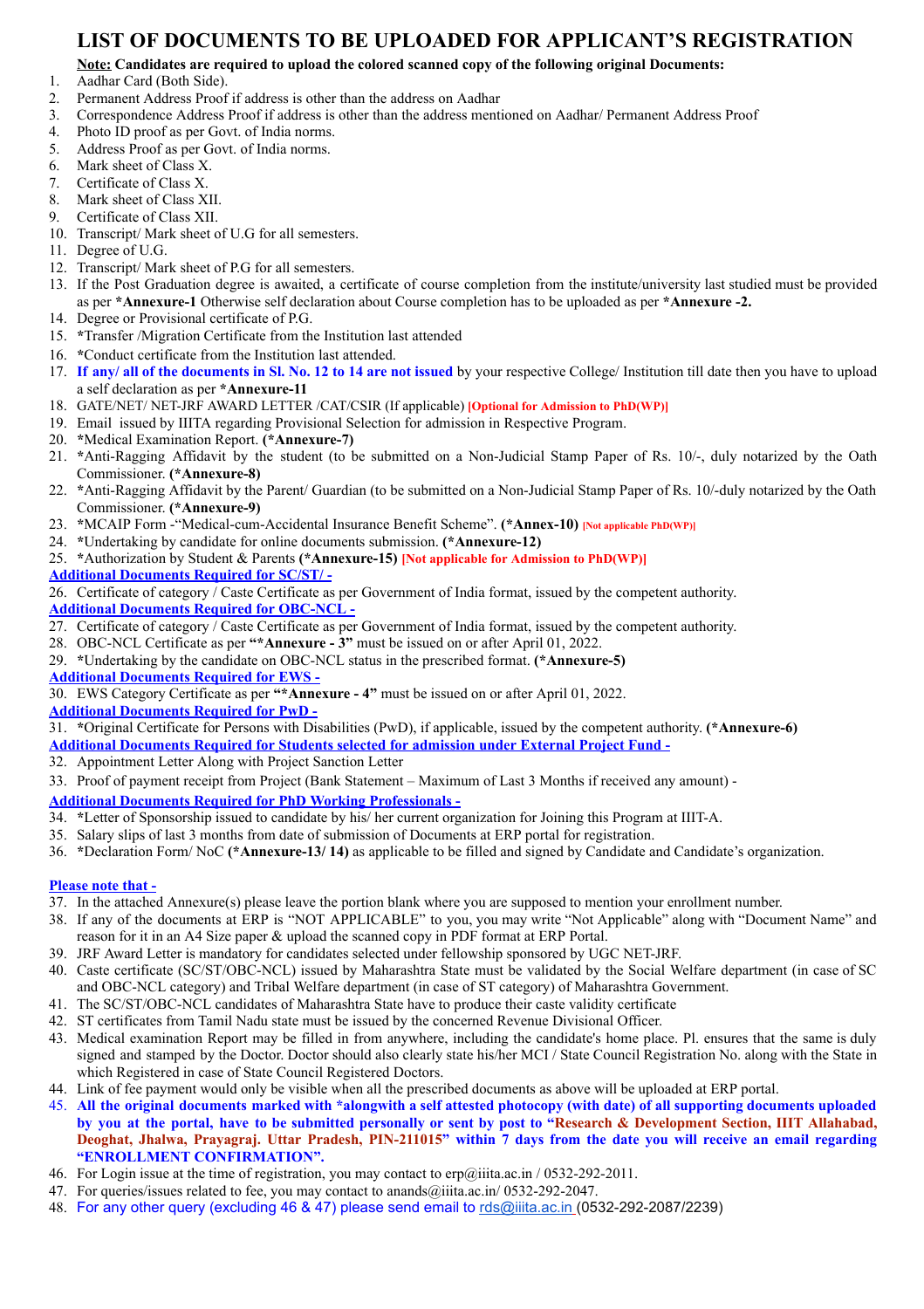#### **COURSE COMPLETION CERTIFICATE (TO BE ISSUED IN OFFICIAL LETTER HEAD OF THE INSTITUTE/UNIVERSITY) (FOR THOSE WHOSE DEGREE IS COMPLETED)**

This is to certify that -

| 1. Mr./ Ms.                      |                          |  | (Full Name) |  |
|----------------------------------|--------------------------|--|-------------|--|
| bearing Roll No.                 | is a bonafide student of |  | (Course/    |  |
| Program Name) in our university. |                          |  |             |  |

- 2. He/ She has completed all the requirements of the course / program and all of his/her examinations have already been completed
- 3. His / Her final result is awaited and will be published on or before \_\_\_\_\_\_\_/\_\_\_\_\_\_\_(DD/MM) of this \_\_\_\_\_\_\_\_\_\_\_\_YYYY.

**Date \_\_\_\_\_\_\_\_\_\_\_\_\_\_\_\_**

**Place \_\_\_\_\_\_\_\_\_\_\_\_\_\_\_**

**Signature (with Seal) Of Registrar/ Authorized Signatory of the Institute/University**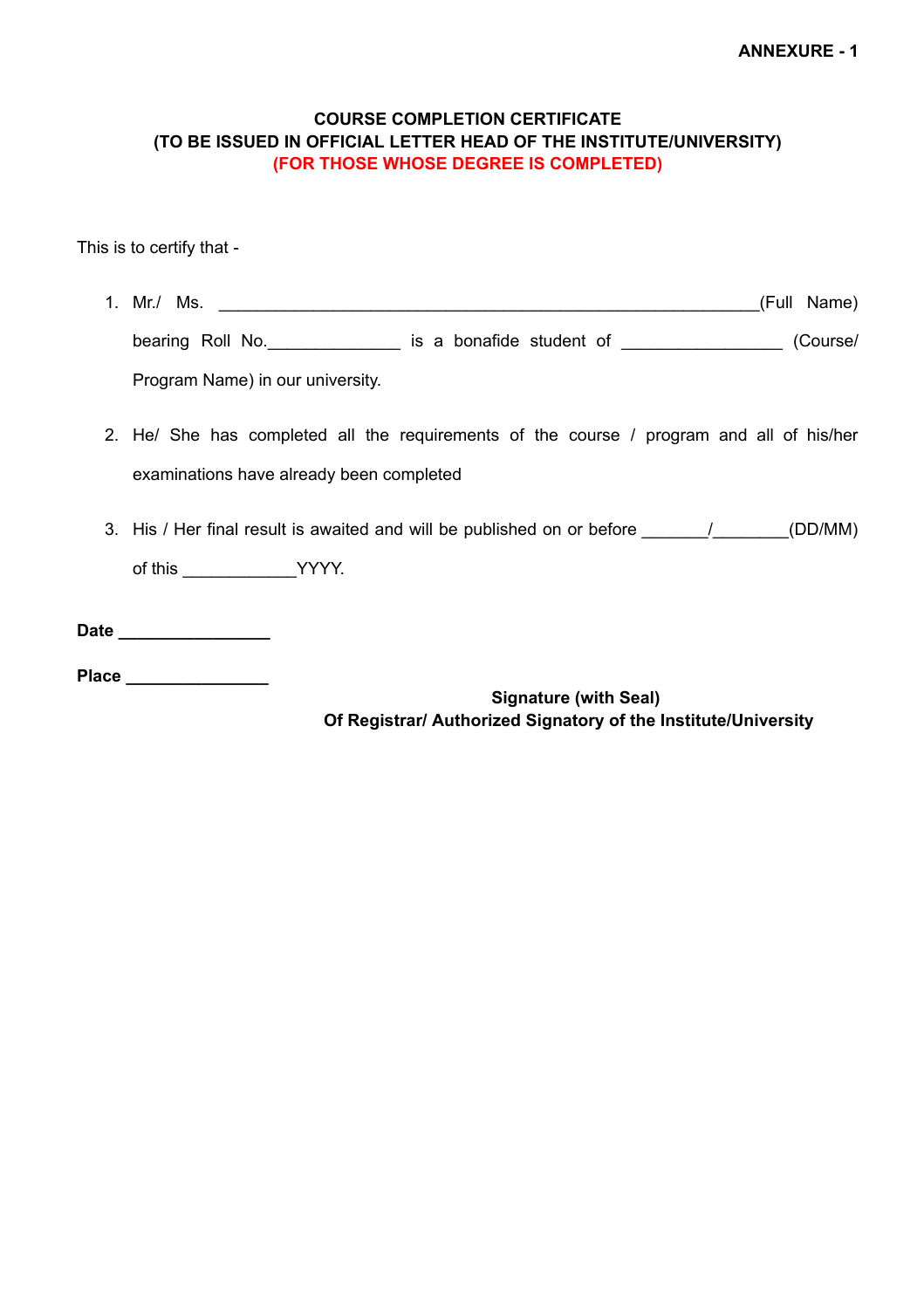# **Indian Institute of Information Technology Allahabad**

### **FORMAT OF SELF DECLARATION ABOUT COURSE COMPLETION (FOR THOSE CANDIDATES WHOSE RESULT IS NOT YET DECLARED)**

|    | $I$ $D/O$ / $S/O$ $Shri$                                                                                    |
|----|-------------------------------------------------------------------------------------------------------------|
|    | R/o do hereby declare on                                                                                    |
|    | oath as under:                                                                                              |
|    | (Course/Programme Name) in                                                                                  |
|    | (Institute/University Name) with                                                                            |
|    |                                                                                                             |
| 2. | That I am in the final year of the aforesaid course/programme and have completed all the requirements of    |
|    | the course/programme which was to be completed upto _____/ _____/ ______________                            |
|    | (DD/MM/YYYY).                                                                                               |
| 3. | That I will submit my degree/provisional certificate issued by the Institute/University upto 30/09/2022,    |
|    | failing which I understand that my provisional admission in Ph.D. Programme may be cancelled.               |
| 4. | That I further understand that if I am unable to qualify the minimum eligibility criterion for admission to |
|    | Ph.D. Programme, my admission will stand cancelled and the admitting Institution shall have no liability    |

for the same.

| <b>Signature of the Candidate:</b> |  |  |  |
|------------------------------------|--|--|--|
| Name:                              |  |  |  |
| <b>Registration ID:</b>            |  |  |  |

**Date:\_\_\_\_\_\_\_\_\_\_\_\_\_\_\_\_\_\_\_\_\_\_\_\_\_\_\_\_\_\_\_\_\_\_\_\_\_\_\_**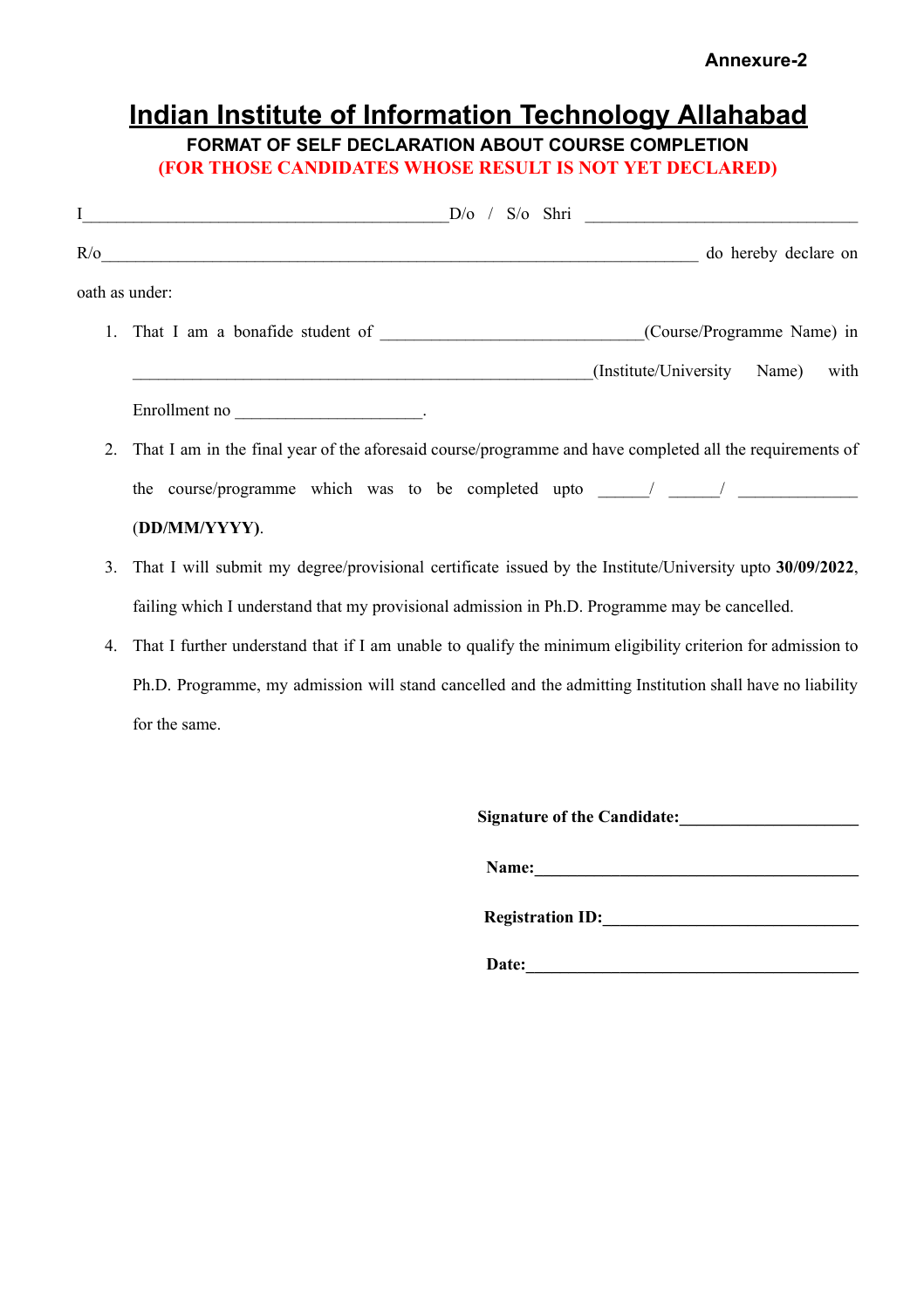## **Indian Institute of Information Technology Allahabad**

**FORMAT FOR OBC [NCL] CERTIFICATE**

**(TO BE PRODUCED BY OTHER BACKWARD CLASSES APPLYING FOR ADMISSION IN IIITA)**

#### **[This certificate MUST have been issued on or after 1st April 2022 ]**

|    | Village/Town Nillage/Town                                                                                                                     |  |  |  |  |
|----|-----------------------------------------------------------------------------------------------------------------------------------------------|--|--|--|--|
|    | District/Division_________________________in the ____________________________(State/UT) belongs to the                                        |  |  |  |  |
|    | Community which is recognized as a backward class under:                                                                                      |  |  |  |  |
|    | 1. Resolution No. 12011/68/93-BCC(C), dated 10/09/93 published in the Gazette of India Extraordinary                                          |  |  |  |  |
|    | Part I Section I No. 186, dated 13/09/93.                                                                                                     |  |  |  |  |
|    | 2. Resolution No. 12011/9/94-BCC, dated 19/10/94 published in the Gazette of India Extraordinary Part I<br>Section I No. 163, dated 20/10/94. |  |  |  |  |
|    | 3. Resolution No. 12011/7/95-BCC, dated 24/05/95 published in the Gazette of India Extraordinary Part I                                       |  |  |  |  |
|    | Section I No. 88, dated 25/05/95.                                                                                                             |  |  |  |  |
|    | 4. Resolution No. 12011/96/94-BCC, dated 9/03/96.                                                                                             |  |  |  |  |
| 5. | Resolution No. 12011/44/96-BCC, dated 6/12/96 published in the Gazette of India Extraordinary Part I<br>Section I No. 210, dated 11/12/96.    |  |  |  |  |
|    | 6. Resolution No. 12011/13/97-BCC, dated 03/12/97.                                                                                            |  |  |  |  |
|    | 7. Resolution No. 12011/99/94-BCC, dated 11/12/97.                                                                                            |  |  |  |  |
| 8. | Resolution No. 12011/68/98-BCC, dated 27/10/99.                                                                                               |  |  |  |  |
| 9. | Resolution No. 12011/88/98-BCC, dated 6/12/99 published in the Gazette of India Extraordinary Part I                                          |  |  |  |  |
|    | Section I No. 270, dated 06/12/99.                                                                                                            |  |  |  |  |
|    | 10. Resolution No. 12011/36/99-BCC, dated 04/04/2000 published in the Gazette of India                                                        |  |  |  |  |
|    | Extraordinary Part I Section I No. 71, dated 04/04/2000.                                                                                      |  |  |  |  |
|    | 11. Resolution No. 12011/44/99-BCC, dated 21/09/2000 published in the Gazette of India                                                        |  |  |  |  |
|    | Extraordinary Part I Section I No. 210, dated 21/09/2000.                                                                                     |  |  |  |  |
|    | 12. Resolution No. 12016/9/2000-BCC, dated 06/09/2001.                                                                                        |  |  |  |  |
|    | 13. Resolution No. 12011/1/2001-BCC, dated 19/06/2003.                                                                                        |  |  |  |  |
|    | 14. Resolution No. 12011/4/2002-BCC, dated 13/01/2004.                                                                                        |  |  |  |  |
|    | 15. Resolution No. 12011/9/2004-BCC, dated 16/01/2006<br>published in the Gazette of India                                                    |  |  |  |  |
|    | Extraordinary Part I Section I No. 210, dated 16/01/2006.                                                                                     |  |  |  |  |
|    | 16. Resolution No. 12015/2/2007-BCC, dated 18/08/2010.                                                                                        |  |  |  |  |
|    | 17. Resolution No. 12015/2/2007-BCC, dated 11/10/2010.                                                                                        |  |  |  |  |
|    | 18. Resolution No. 12015/13/2010-BC-II, dated 08/12/2011.                                                                                     |  |  |  |  |
|    | 19. Resolution No. 12015/05/2011-BC-II, dated 17/02/2014.                                                                                     |  |  |  |  |
|    | 20. Resolution No. 12011/6/2014-BC-II, dated 07/12/2016.                                                                                      |  |  |  |  |
|    | 21. Resolution No. 12011/13/2016-BC-II, dated 22/12/2016                                                                                      |  |  |  |  |
|    | 22. Resolution No. 20012/1/2017-BC-II, dated 19/01/2017                                                                                       |  |  |  |  |
|    | 23. Resolution No. 12011/7/2017-BC-II, dated 31/07/2017                                                                                       |  |  |  |  |
|    |                                                                                                                                               |  |  |  |  |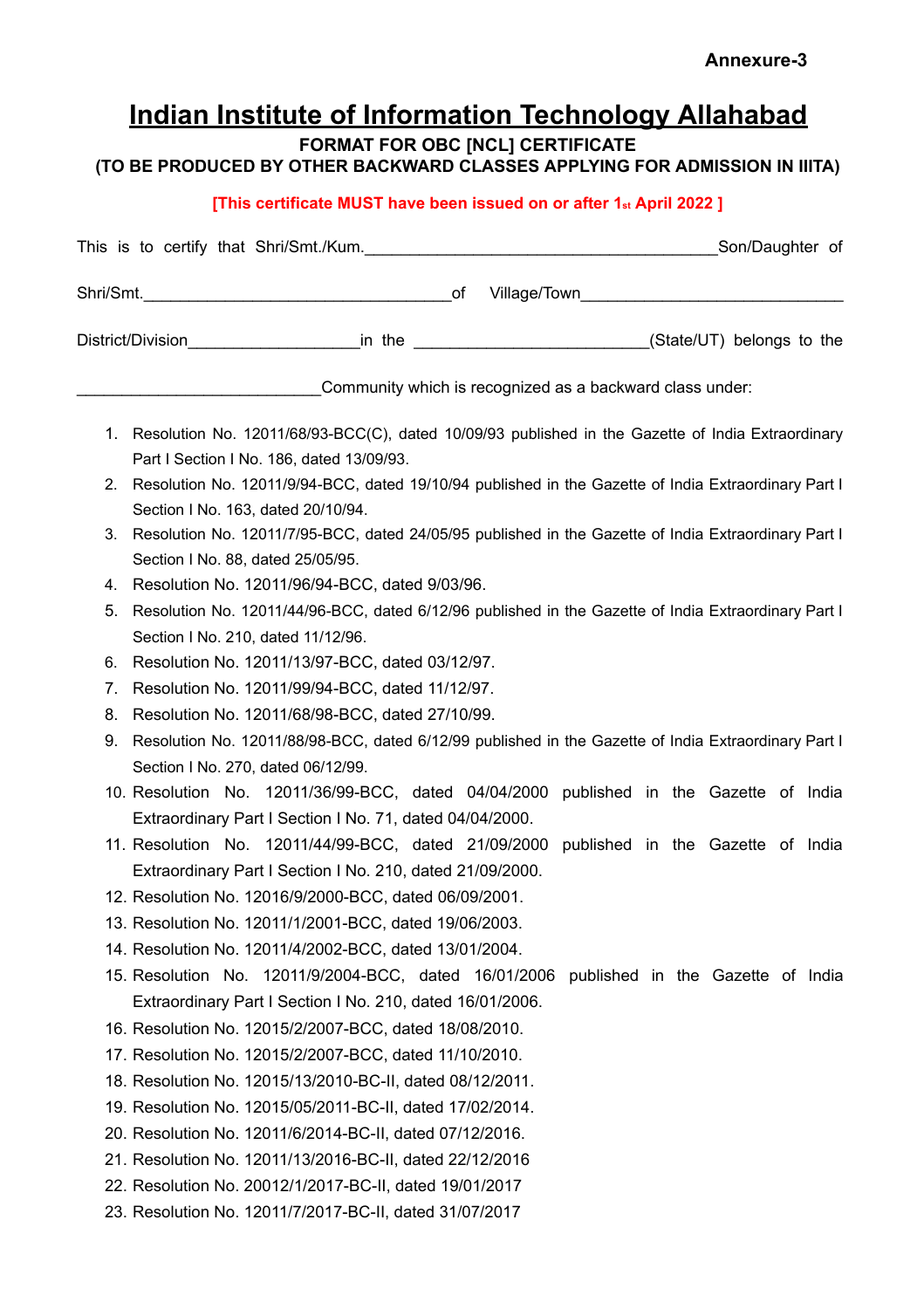Shri/Smt./Kum.\_\_\_\_\_\_\_\_\_\_\_\_\_\_\_\_\_\_\_\_\_\_\_\_\_\_\_\_\_and/or his/HER family ordinarily reside(s) in the \_\_\_\_\_\_\_\_\_\_\_\_\_\_\_\_\_\_\_\_\_District/Division of \_\_\_\_\_\_\_\_\_\_\_\_\_\_\_\_\_\_State/UT. This is also to certify that he/she does not belong to the persons/sections (Creamy Layer) mentioned in Column 3 of the Schedule to the Government of India, Department of Personnel & Training O.M. No. 36 012/22/93-Estt.(SCT), dated 08/09/93 which is modified vide OM No. 36033/3/2004 Estt.(Res.), dated 09/03/2004, further modified vide OM No. 36033/3/2004-Estt. (Res) dated 14/10/2008, again further modified vide OM No. 36036/2/2013-Estt (Res) dated 30/05/2014.

**Date: \_\_\_\_\_\_\_\_\_\_\_\_\_\_\_\_\_**

**Place: \_\_\_\_\_\_\_\_\_\_\_\_\_\_\_\_**

**Signature\_\_\_\_\_\_\_\_\_\_\_\_\_\_\_\_\_\_\_\_\_\_\_\_**

**(with seal of office)**

**Designation\_\_\_\_\_\_\_\_\_\_\_\_\_\_\_\_\_\_\_\_\_\_\_**

#### **NOTE:**

- A. The term 'Ordinarily' used here will have the same meaning as in Section 20 of the Representation of the People Act, 1950.
- B. The authorities competent to issue Caste Certificates are indicated below:
	- I. District Magistrate / Additional Magistrate / Collector / Deputy Commissioner / Additional Deputy Commissioner / Deputy Collector / First Class Stipendiary Magistrate / Sub-Divisional magistrate / Taluka Magistrate / Executive Magistrate / Extra Assistant Commissioner (not below the rank of 1ST Class Stipendiary Magistrate) .
	- II. Chief Presidency Magistrate / Additional Chief Presidency Magistrate / Presidency Magistrate.
	- III. Revenue Officer not below the rank of Tehsildar.
	- IV. Sub-Divisional Officer of the area where the candidate and / or his family resides.
- C. OBC Certificate issued from Maharashtra State must be validated by the Social Welfare Department of Maharashtra Government.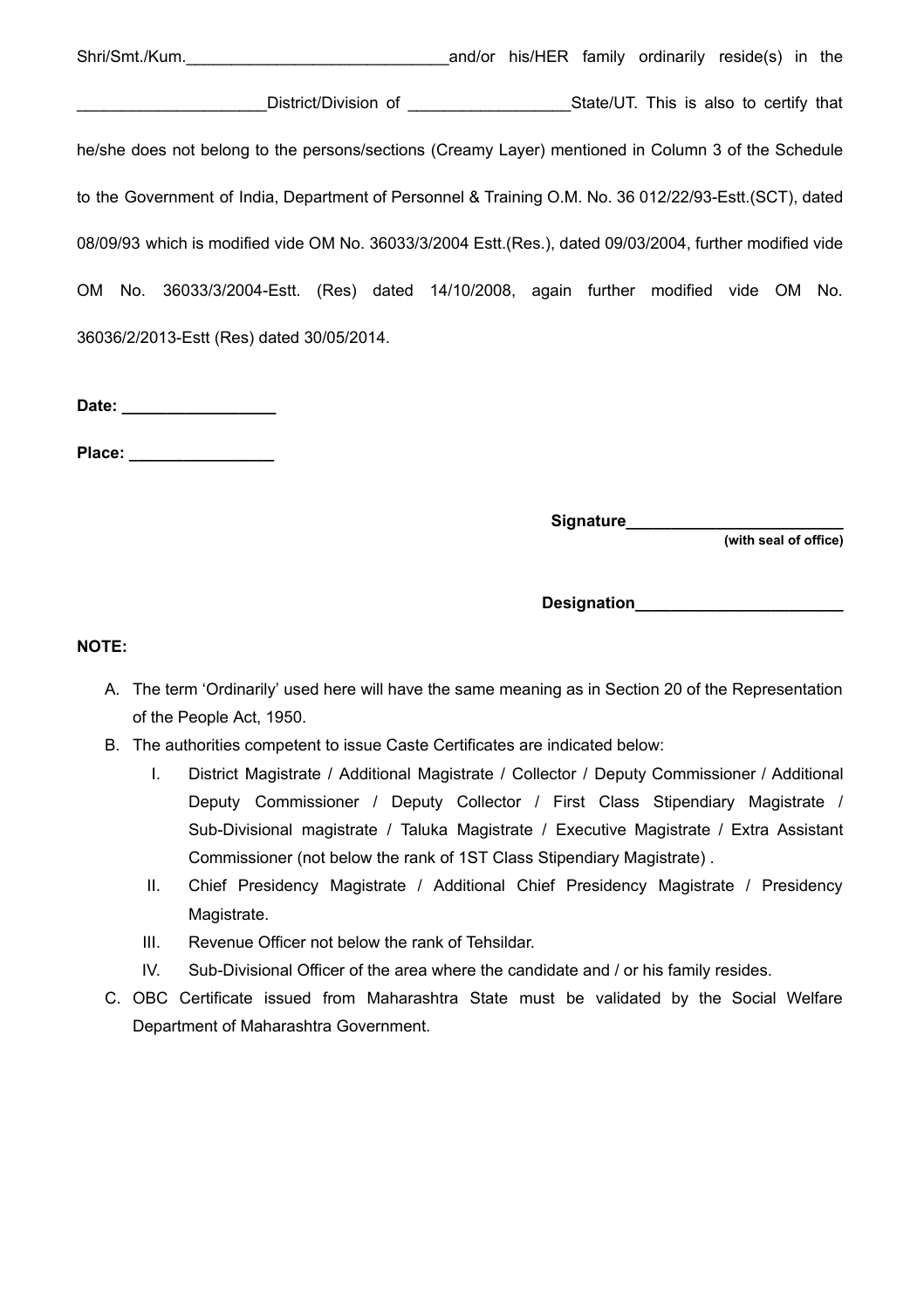#### **Annexure-4**

| <b>INCOME &amp; ASSETS CERTIFICATE</b>         |  |
|------------------------------------------------|--|
| TO BE PRODUCED BY ECONOMICALLY WEAKER SECTIONS |  |

**Government of \_\_\_\_\_\_\_\_\_\_\_\_\_\_\_\_\_\_\_\_\_\_\_\_\_\_\_\_\_\_\_\_\_\_\_\_**

#### **(Name & Address of the authority issuing the certificate)**

**[This certificate MUST have been issued on or after 1st April 2022]**

**Certificate No.\_\_\_\_\_\_\_\_\_\_\_\_\_\_\_\_\_\_\_\_\_\_\_ Date \_\_\_\_\_\_\_\_\_\_\_\_\_\_ VALID FOR THE YEAR \_\_\_\_\_\_\_\_\_\_\_\_\_\_\_\_\_\_** 1. This is to certify that Shri/Smt./Kumari\_\_\_\_\_\_\_\_\_\_\_\_\_\_\_\_\_\_\_\_\_\_\_\_,son/daughter/wife of ermanent resident of (Village/Street) \_\_\_\_\_\_\_\_\_\_\_\_\_\_\_\_\_ (Post Office) \_\_\_\_\_\_\_\_\_\_\_\_\_\_\_\_\_\_\_\_\_\_\_\_\_ District in the the the the state/Union Territory) (State (Pin Code) whose photograph is attested below belongs to Economically Weaker Sections, since the gross annual income\* of his/her family\*\* is below Rs. 8 lakh (Rupees Eight Lakh only) for the financial year example in His/her family does not own or possess any of the following assets\*\*\* I. 5 acres of agricultural land and above; II. Residential flat of 1000 sq. ft. and above; III. Residential plot of 100 sq. yards and above in notified municipalities; IV. Residential plot of 200 sq. yards and above in. areas other than the notified municipalities. 2. Shri/Smt./Kumari **Example 2.** Shri/Smt./Kumari recognized as a Scheduled Caste, Scheduled Tribe and Other Backward Classes (Central List). Signature **Lawrence and Signature (With Seal of the Office) Name\_\_\_\_\_\_\_\_\_\_\_\_\_\_\_\_\_\_\_\_\_\_\_\_\_\_\_\_\_\_\_\_\_\_\_\_\_ Designation** Latest The income and assets of the families as mentioned **Passport Size** Photograph would be required to be certified by an officer not below the rank of Tehsildar in the States/UTs.

#### **Note:**

**\*Income covered all sources i.e. salary, agriculture, business, profession, etc.**

**\*\*The term 'Family" for this purpose includes the person, who seeks benefit of reservation, his/her** parents and siblings below the age of 18 years as also his/her spouse and children below the age of 18 **years.**

**\*\*\*The property held by a "Family'' in different locations or different places/cities have been clubbed while applying the land or property holding test to determine EWS status.**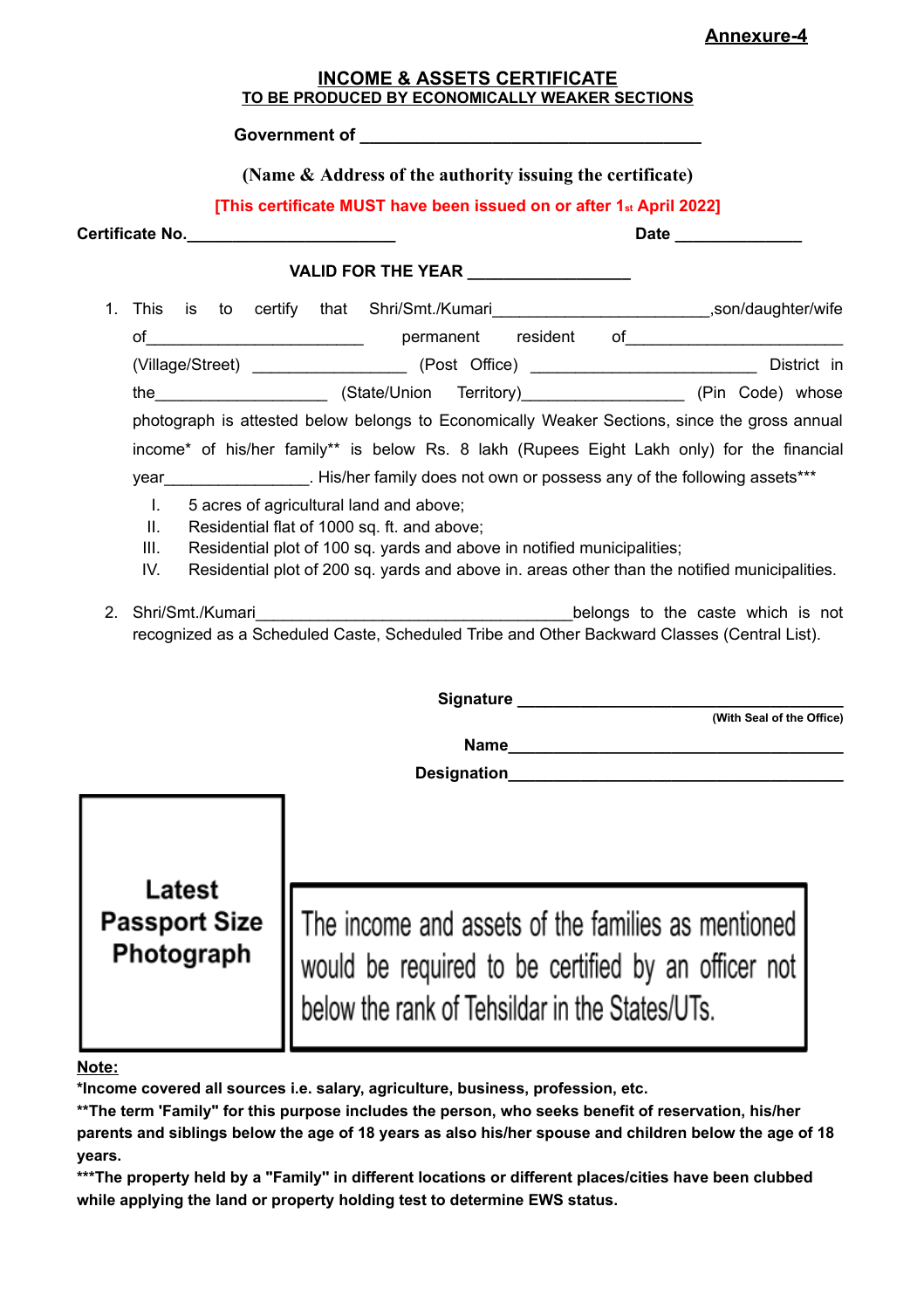**Annexure-5**

## **Indian Institute of Information Technology Allahabad [OBC UNDERTAKING]**

### **(Declaration / undertaking - for OBC Candidates only)**

| district                                                                                    |
|---------------------------------------------------------------------------------------------|
|                                                                                             |
| community which is recognized as a backward class by the Government of India for the        |
| purpose of reservation in services as per orders contained in Department of Personnel and   |
| Training Office Memorandum No.36012/22/93- Estt. (SCT), dated 8/9/1993. It is also declared |
| that I do not belong to persons/sections(Creamy Layer) mentioned in Column 3 of the         |
| Schedule to the above referred Office Memorandum, dated 8/9/1993, which is modified vide    |
| Department of Personnel and Training Office Memorandum No.36033/3/2004 Estt. (Res.) dated   |
| 9/3/2004. I also declare that the condition of status/annual income for creamy layer of my  |
|                                                                                             |
|                                                                                             |

**Place: Signature of the Candidate\***

**Date:**

*\*Declaration/undertaking not signed by Candidate will be rejected*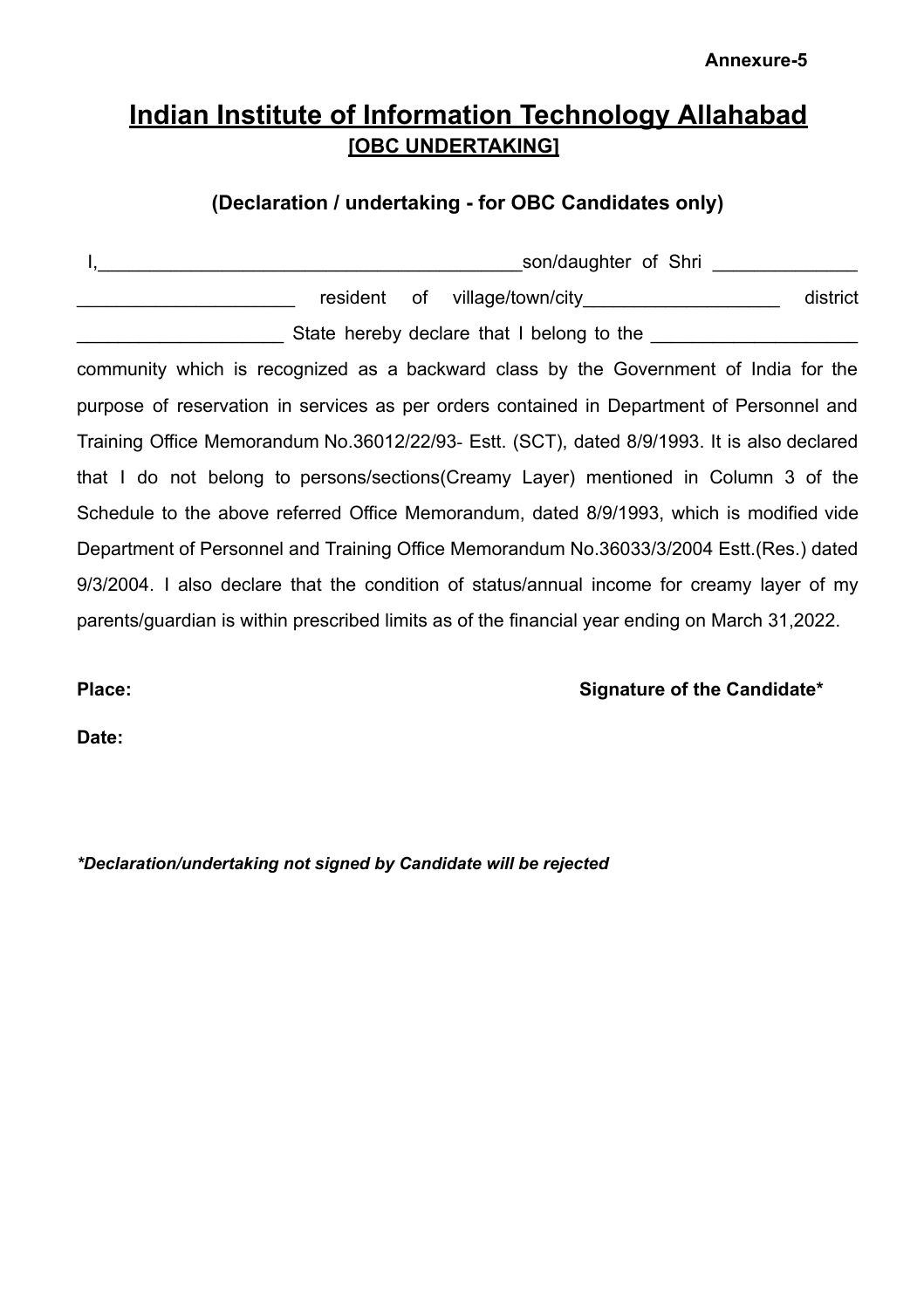| Annexure-6 |  |
|------------|--|
|------------|--|

#### **FORMAT FOR DYSLEXIA CERTIFICATE - I MEDICAL CERTIFICATE TO BE PRODUCED BY DYSLEXIC CANDIDATES**

#### **{Psycho-Education Evaluation Report - To be obtained from any Dyslexia Association\*}**

| No.                                                                                                                                                                                                            | Date:                                     |
|----------------------------------------------------------------------------------------------------------------------------------------------------------------------------------------------------------------|-------------------------------------------|
| Name of the candidate:<br>Date of Birth:<br>Name of the father/mother/Guardian<br>Registration in the Dyslexia Assn. (date / number): No.<br>Date:<br>Name/ Address and Regn. No. of the Dyslexia Association: | Passport<br>Size<br>Photo of<br>Candidate |

| <b>Physical &amp; Neurologic Assessment:</b> |              |
|----------------------------------------------|--------------|
| <b>Psychological Assessment:</b>             | <b>IWISC</b> |
| <b>Verbal IQ:</b>                            |              |
| <b>Performance IQ:</b>                       |              |
| <b>Full Scale IQ:</b>                        |              |
| Interpretation:                              |              |
| <b>Educational Assessment:</b>               |              |

#### **Certified that:**

**The condition of handicap is: MILD / MODERATE / SEVERE (tick whichever is applicable)\*\* The disability is PERMANENT in nature.**

**\*Some Dyslexia Associations:**

- **1. Dyslexia Trust of Kolkata, Divya Jalan, Aruna Bhaskar 3, Dover Park, Kolkata – 700019**
- **2. Dyslexia Association Of Andhra Pradesh (DAAP), 3-4-494/1,1st Floor, Macherla Gastrology Hospital, Reddy College Road, Barkatpura, Hyderabad, Telangana,500027**
- **3. Madras Dyslexia Association, 94 Park View, 1 st Floor, G.N. Chetty Road, T. Nagar, Chennai – 600017**
- **4. Maharashtra Dyslexia Association, 003, Amit Park Bldg, L J Road, Deonar, Mumbai 400088**
- 5. The Dyslexia Association of India, MZ-47, The Centre Stage Mall, Plot No 01, Block L, Sector 18, **NOIDA 201303**

**\*\*Learning Disability is a permanent developmental disorder. Currently there are no standard approved methods to quantify the disorder. However, the method of diagnosis is based on significant impairment in academic achievement. To avail the benefit of relaxed norm under PwD category, the candidate must come under SEVERE category.**

> **Official Seal: [Signature]**

**Name of the certifying Official:\_\_\_\_\_\_\_\_\_\_\_\_\_\_\_\_\_\_\_\_\_\_\_\_**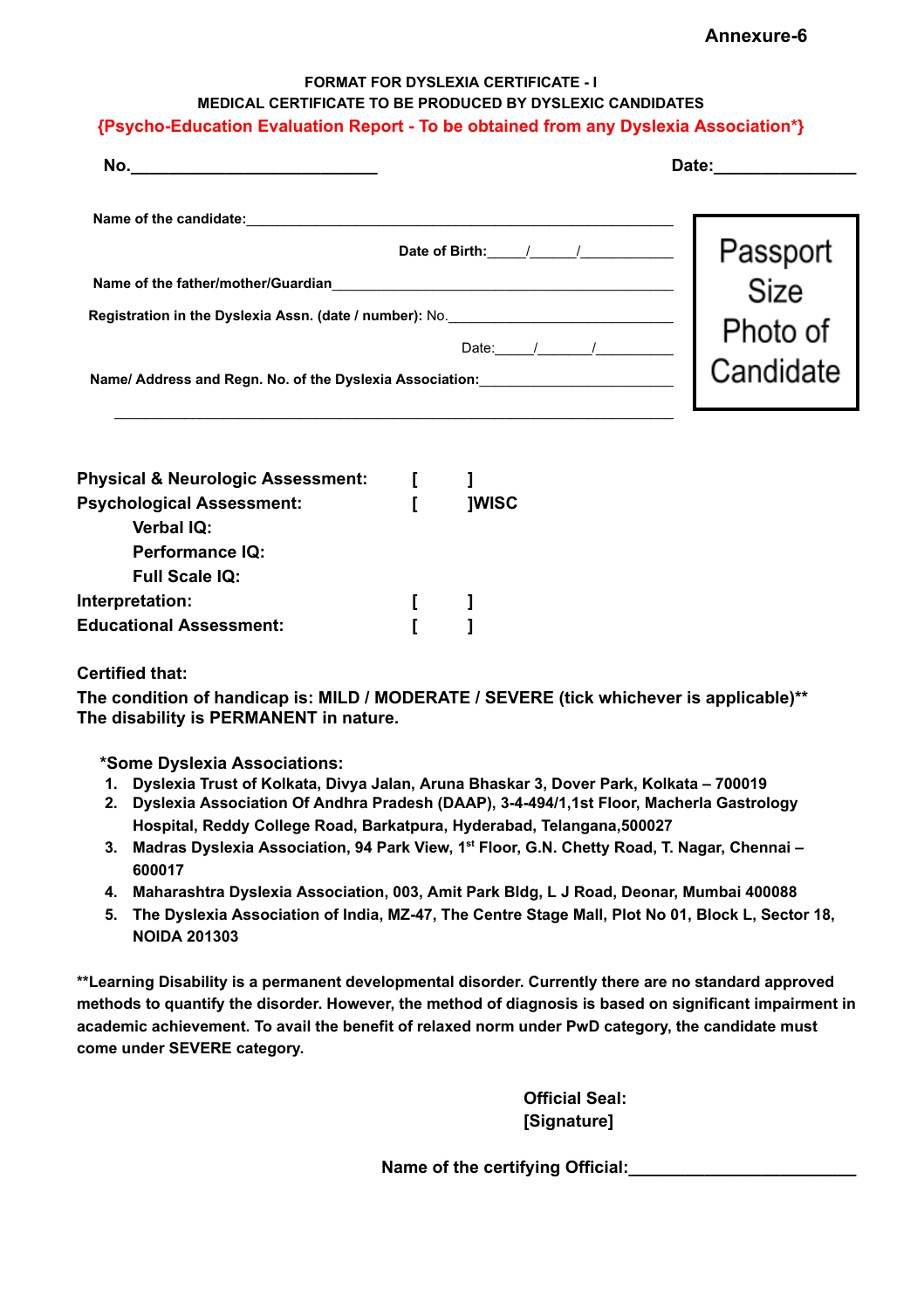#### **FORMAT FOR DYSLEXIA CERTIFICATE - II TESTIMONIAL TO BE PRODUCED BY DYSLEXIC CANDIDATES**

#### **{Testimonial - To be obtained from the Principal of the school/college last attended\*}**

| No.<br><u> 1989 - Johann John Stein, markin fan it fjort fan it fjort fan it fjort fan it fjort fan it fjort fan it fjort </u>                                                                                                                                                                                                                                                         |                                                           | Date: _______________        |
|----------------------------------------------------------------------------------------------------------------------------------------------------------------------------------------------------------------------------------------------------------------------------------------------------------------------------------------------------------------------------------------|-----------------------------------------------------------|------------------------------|
| Date of Birth: $\frac{1}{2}$ / $\frac{1}{2}$ / $\frac{1}{2}$ / $\frac{1}{2}$ / $\frac{1}{2}$ / $\frac{1}{2}$ / $\frac{1}{2}$ / $\frac{1}{2}$ / $\frac{1}{2}$ / $\frac{1}{2}$ / $\frac{1}{2}$ / $\frac{1}{2}$ / $\frac{1}{2}$ / $\frac{1}{2}$ / $\frac{1}{2}$ / $\frac{1}{2}$ / $\frac{1}{2}$ / $\$<br>Registration in the Dyslexia Assn. (date / number): ____________________________ |                                                           | Passport<br>Size<br>Photo of |
|                                                                                                                                                                                                                                                                                                                                                                                        |                                                           | Candidate                    |
| Certified that:                                                                                                                                                                                                                                                                                                                                                                        |                                                           |                              |
|                                                                                                                                                                                                                                                                                                                                                                                        |                                                           |                              |
| school and as per records, he/she has availed concession under dyslexic category.                                                                                                                                                                                                                                                                                                      | of <b>Willage / Town passed his/her Class X from this</b> |                              |
|                                                                                                                                                                                                                                                                                                                                                                                        | <b>Official Seal:</b>                                     |                              |
|                                                                                                                                                                                                                                                                                                                                                                                        | [Signature]                                               |                              |

**Name of the certifying Official:\_\_\_\_\_\_\_\_\_\_\_\_\_\_\_\_\_\_\_\_\_\_\_\_**

**\*A candidate passing Class X or equivalent through open school system or in private mode may submit the certificate to this effect from the competent authority in the board certifying the concessions availed under dyslexia.**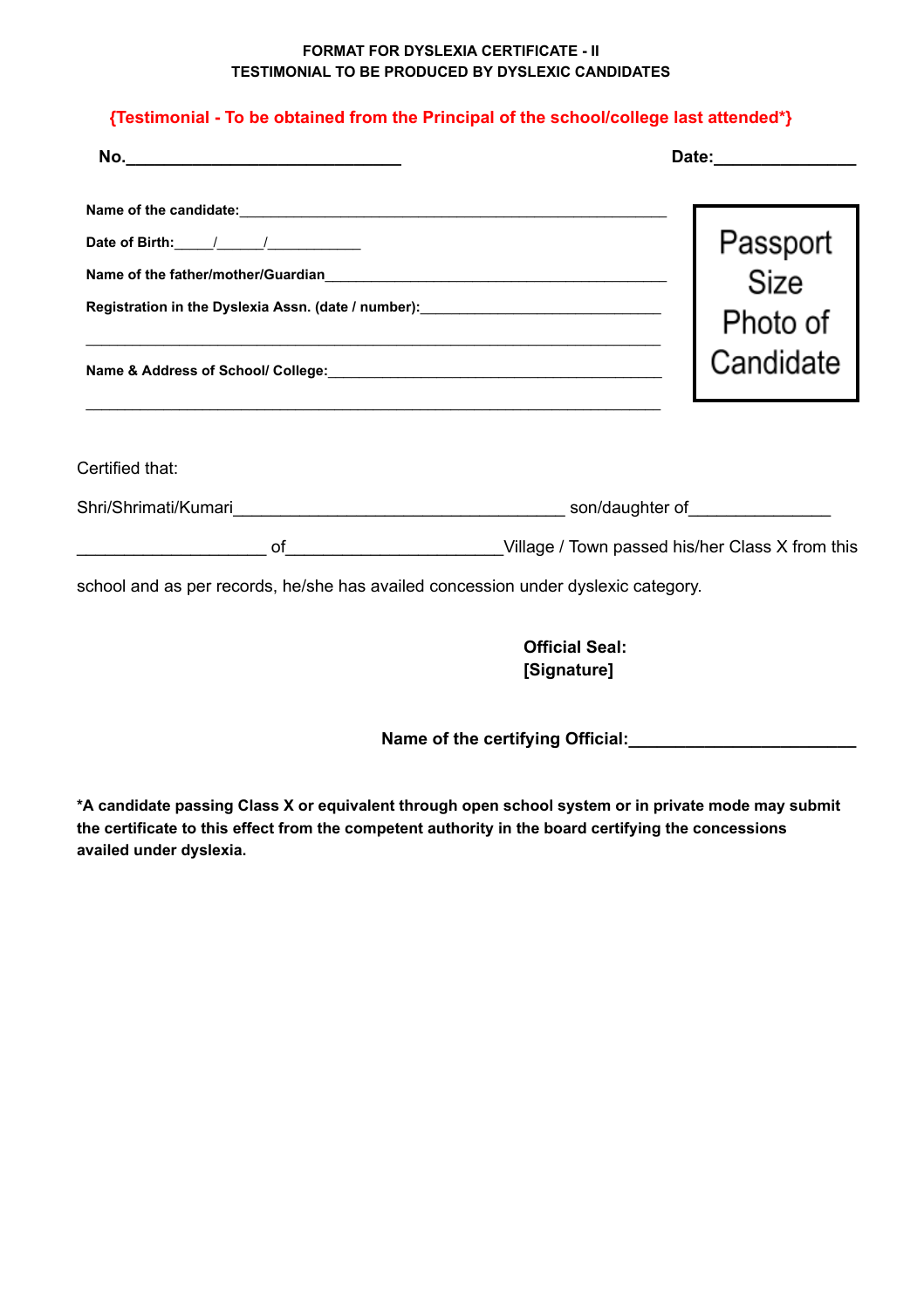#### **DISABILITY CERTIFICATE FORMAT - II**

#### **{In cases of amputation or complete permanent paralysis of limbs and in cases of blindness}**

#### **(NAME AND ADDRESS OF THE MEDICAL AUTHORITY ISSUING THE CERTIFICATE)**

| Signature/LTI/RTI of the Candidate                                                                          |                            |                                              | Passport<br>size<br>photogra<br>ph of the<br>candidate |
|-------------------------------------------------------------------------------------------------------------|----------------------------|----------------------------------------------|--------------------------------------------------------|
| This is to certify that I have carefully examined Shri/Smt./Kum.                                            |                            |                                              |                                                        |
|                                                                                                             |                            |                                              |                                                        |
| [Age -_________years], male/female, Registration No.__________________________________permanent resident of |                            |                                              |                                                        |
| House No. -__________, Ward/Village/Street ______________________, Post Office_______________               |                            |                                              |                                                        |
|                                                                                                             |                            |                                              |                                                        |
| photograph is affixed above, and am satisfied that                                                          |                            |                                              |                                                        |
| 1. he/she is a case of (Please tick as applicable):<br>a. locomotor disability<br>blindness<br>b.           |                            |                                              |                                                        |
|                                                                                                             |                            |                                              |                                                        |
|                                                                                                             |                            |                                              |                                                        |
| permanent physical impairment/blindness in relation to his/her _________________________(part of            |                            |                                              |                                                        |
| body) as per guidelines (to be specified).                                                                  |                            |                                              |                                                        |
| 4. The applicant has submitted the following document as proof of residence:-                               |                            |                                              |                                                        |
| Nature of Document                                                                                          | Date of<br>$1 - 1 - 1 = 1$ | Details of authority issuing the certificate |                                                        |

| Nature of Document | Date of<br>Issue | Details of authority issuing the certificate |
|--------------------|------------------|----------------------------------------------|
|                    |                  |                                              |

**Official Seal:**

**[Authorized Signatory of notified Medical Authority] Name:**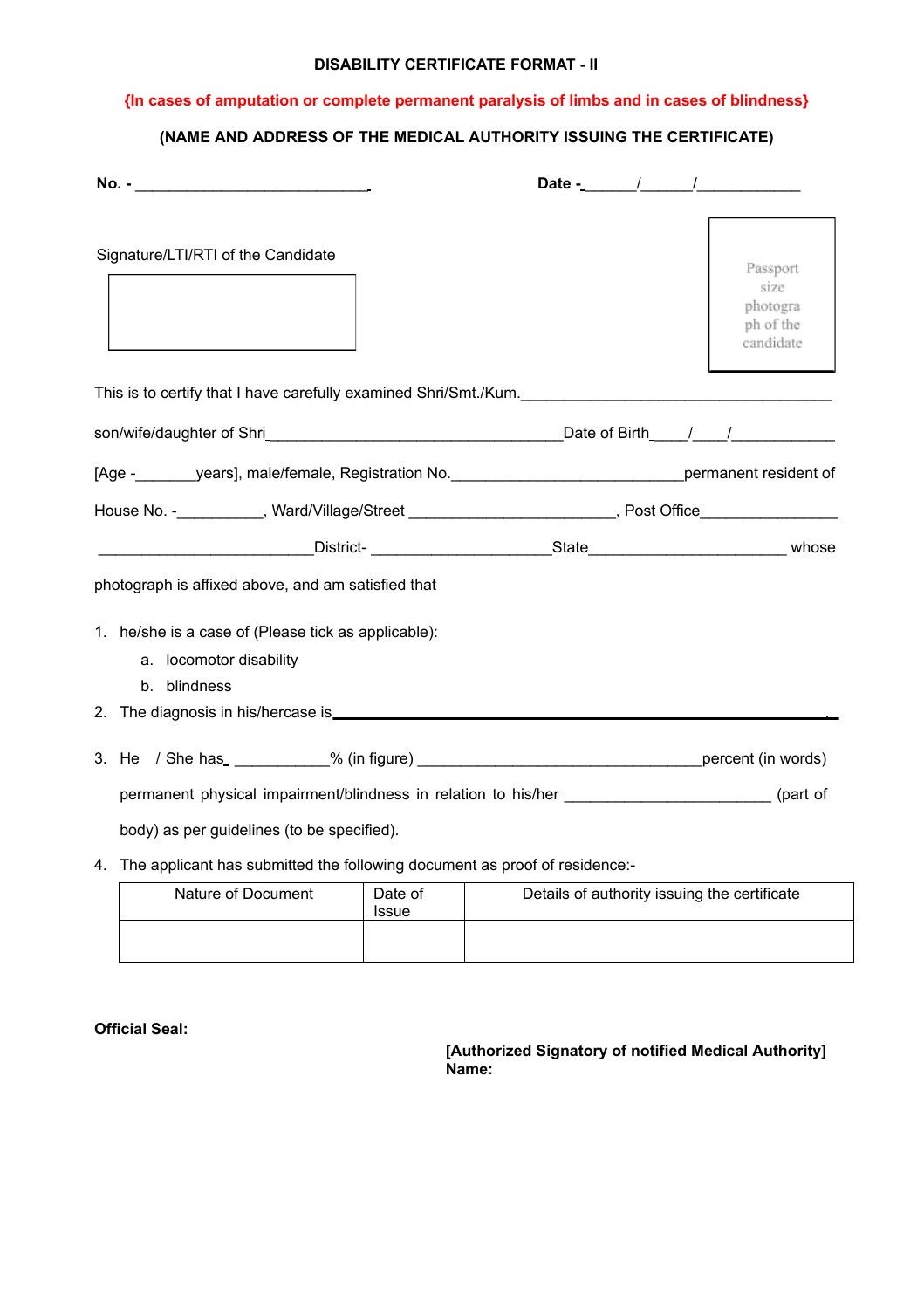#### **DISABILITY CERTIFICATE FORMAT - IIl**

#### **{In cases of multiple disabilities}**

#### **(NAME AND ADDRESS OF THE MEDICAL AUTHORITY ISSUING THE CERTIFICATE)**

|                                                                                                     | Date $ /$ $/$ $/$ |                                                        |
|-----------------------------------------------------------------------------------------------------|-------------------|--------------------------------------------------------|
| Signature/LTI/RTI of the Candidate                                                                  |                   | Passport<br>size<br>photogra<br>ph of the<br>candidate |
| This is to certify that I have carefully examined Shri/Smt./Kum.                                    |                   |                                                        |
|                                                                                                     |                   |                                                        |
| [Age - years], male/female, Registration No. The reason of the permanent resident of                |                   |                                                        |
| House No. -___________, Ward/Village/Street _________________________, Post Office_________________ |                   |                                                        |
| District-                                                                                           |                   | State whose                                            |

photograph is affixed above, and am satisfied that

1. He/she is a Case of **Multiple Disability.** His/her extent of permanent physical impairment/ disability has been evaluated as per guidelines (to be specified) for the disabilities ticked below, and shown against the relevant disability in the table below:

| S.<br>No. | <b>Disability</b>       | Affected<br>Part of<br><b>Body</b> | <b>Diagnosis</b> | Permanent physical<br>impairment/mental<br>disability (in %) |
|-----------|-------------------------|------------------------------------|------------------|--------------------------------------------------------------|
| 1         | .ocomotor<br>disability | @                                  |                  |                                                              |
| 2         | Low vision              | #                                  |                  |                                                              |
| 3         | <b>Blindness</b>        | <b>Both</b><br>Eyes                |                  |                                                              |
| 4         | Hearing<br>impairment   | £                                  |                  |                                                              |
| 5         | Mental retardation      | X                                  |                  |                                                              |
| 6         | Mental-illness          | X                                  |                  |                                                              |

Cntd.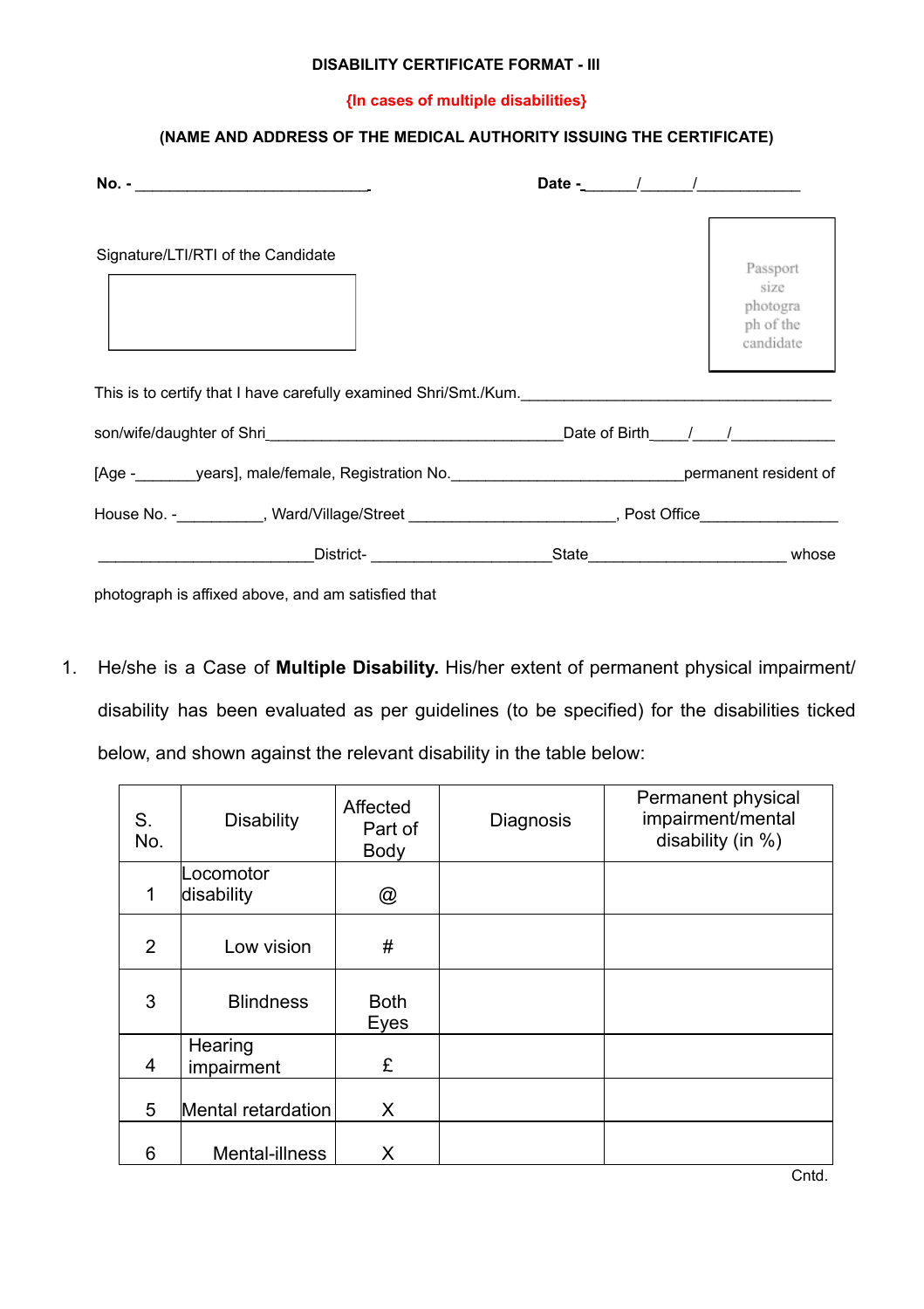2. In the light of the above, his/her overall permanent physical impairment as per guidelines (to be specified), is as follows:

| In figures: | $\%$ |         |
|-------------|------|---------|
| In words:   |      | percent |

- 3. The above condition is progressive/ non-progressive/ likely to improve/ not likely to improve.
- 4. Reassessment of disability is:
	- I. Not Necessary **[or]**
	- II. Is recommended/after\_\_\_\_\_\_years\_\_\_\_\_\_\_months, and therefore this certificate shall be valid till (DD/MM/YY)\_\_\_\_\_\_\_\_\_\_.

**@ - e.g. Left/Right/both**

**arms/legs # - e.g. single**

**eye/both eyes**

**£- e.g. Left/Right/both ears**

5. The applicant has submitted the following document as proof of residence:

| Nature of Document | Date of<br>Issue | Details of authority issuing the<br>certificate |
|--------------------|------------------|-------------------------------------------------|
|                    |                  |                                                 |

6. Signature and seal of the Medical Authority:

| <b>Name and Seal of</b> | <b>Name of Seal</b> | Name and Seal of the |
|-------------------------|---------------------|----------------------|
| <b>Member</b>           | of Member           | Chairperson          |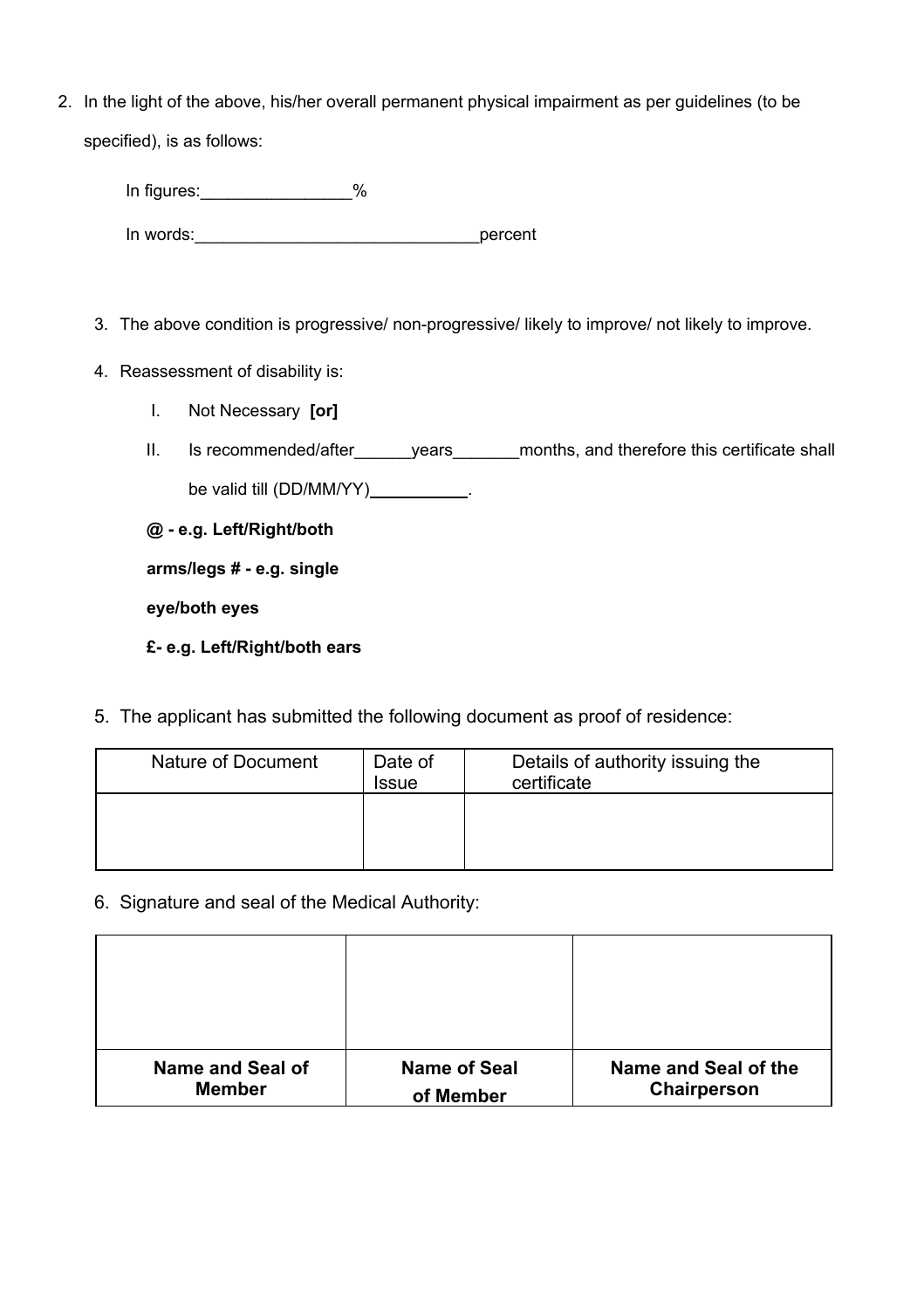#### **DISABILITY CERTIFICATE FORMAT - IV**

#### **{In cases of any other case not covered in Format – II & III}**

#### **(NAME AND ADDRESS OF THE MEDICAL AUTHORITY ISSUING THE CERTIFICATE)**

| Signature/LTI/RTI of the Candidate |                                                                                  | Passport<br>size<br>photogra<br>ph of the<br>candidate |
|------------------------------------|----------------------------------------------------------------------------------|--------------------------------------------------------|
|                                    | This is to certify that I have carefully examined Shri/Smt./Kum.                 |                                                        |
|                                    |                                                                                  | Date of                                                |
|                                    | Birth / / [Age - years], male/female, Registration No.                           |                                                        |
|                                    | permanent resident of House No. -__________, Ward/Village/Street _______________ | Post                                                   |
| Office                             | _District- ____________________<br>State                                         |                                                        |

whose photograph is affixed above, and am satisfied that

1. He/she is a Case of **Multiple Disability.** His/her extent of permanent physical impairment/ disability has been evaluated as per guidelines (to be specified) for the disabilities ticked below, and shown against the relevant disability in the table below:

| S.<br>No. | <b>Disability</b>    | Affected Part<br>of Body | Diagnosis | Permanent physical<br>impairment/mental<br>disability (in %) |
|-----------|----------------------|--------------------------|-----------|--------------------------------------------------------------|
| 1         | Locomotor disability | @                        |           |                                                              |
| 2         | Low vision           | #                        |           |                                                              |
| 3         | <b>Blindness</b>     | <b>Both Eyes</b>         |           |                                                              |
| 4         | Hearing impairment   | £                        |           |                                                              |
| 5         | Mental retardation   | X                        |           |                                                              |
| 6         | Mental-illness       | X                        |           |                                                              |

Cntd.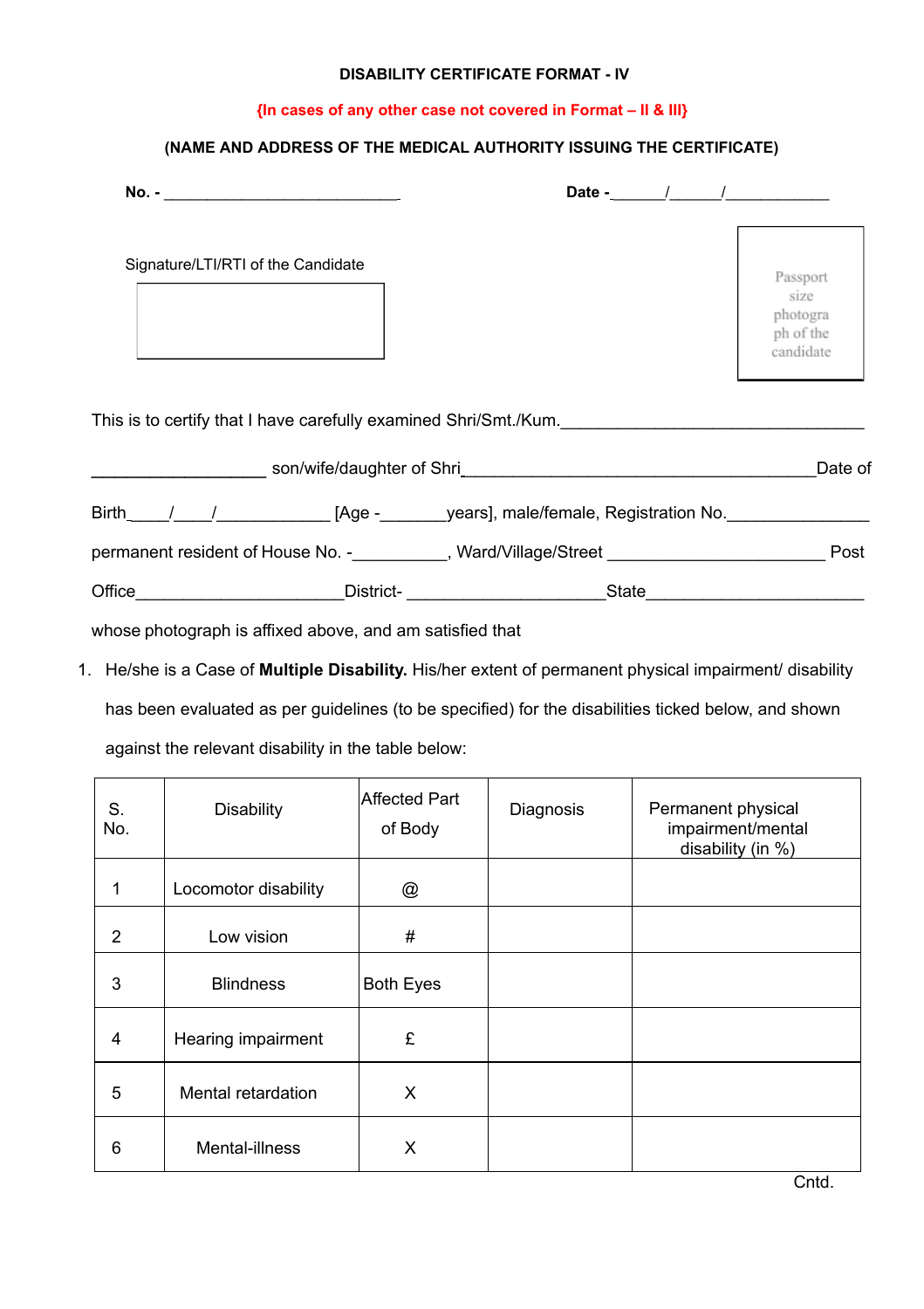2. In the light of the above, his/her overall permanent physical impairment as per guidelines (to be specified), is as follows:

In figures: 30 %

In words: example of the state of the state of the state of the state of the state of the state of the state o

- 3. The above condition is progressive/ non-progressive/ likely to improve/ not likely to improve.
- 4. Reassessment of disability is:
	- I. Not Necessary **[or]**
	- II. Is recommended/after years months, and therefore this certificate shall be valid till (DD/MM/YY)\_\_\_\_\_\_\_\_\_\_.

**@ - e.g. Left/Right/both arms/legs**

**# - e.g. single eye/both eyes**

#### **£- e.g. Left/Right/both ears**

**5.** The applicant has submitted the following document as proof of residence:

| Nature of Document | Date of<br><b>Issue</b> | Details of authority issuing the<br>certificate |
|--------------------|-------------------------|-------------------------------------------------|
|                    |                         |                                                 |

**Official Seal:**

#### **[Authorized Signatory of notified Medical Authority\*]**

**Name: \_\_\_\_\_\_\_\_\_\_\_\_\_\_\_\_\_\_\_\_\_\_\_\_\_\_\_\_\_\_\_\_\_\_\_\_\_\_\_\_\_\_\_\_\_**

\* In case this certificate is issued by a medical authority who is not a government servant, it shall be valid only if countersigned by the Chief Medical Officer of the District. Note: The principal rules were published in the Gazette of India vide notification number S.O. 908(E), dated the 31st December, 1996.

#### **Countersigned**

#### **[CMO/Medical Superintendent/Head of Govt. Hospital]**

Name:

^ Countersignature and seal of the CMO/Medical Superintendent/Head of Government Hospital is essential in case the certificate is issued by a medical authority who is not a government servant.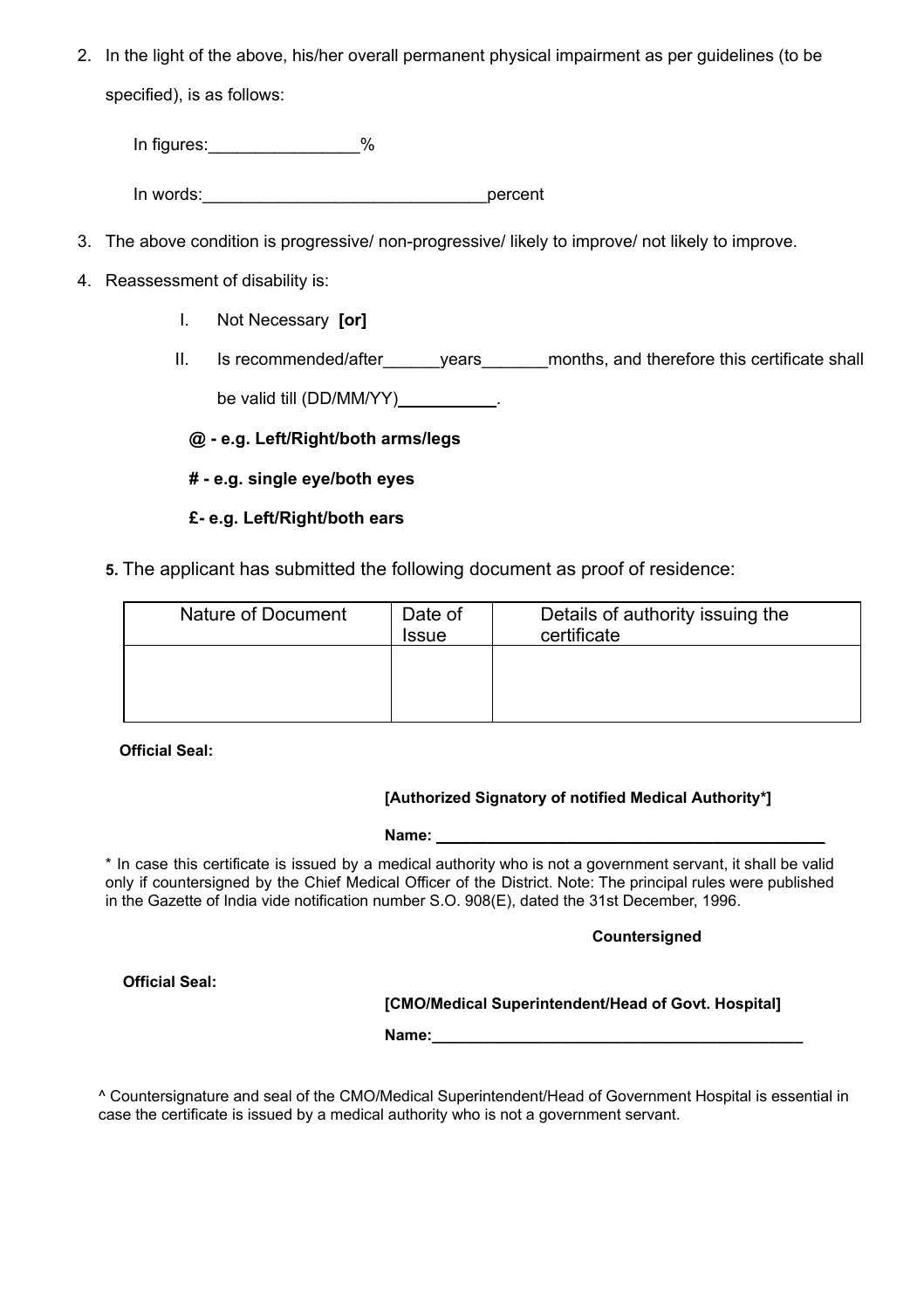# **MEDICAL EXAMINATION REPORT**

Colored Passport Size Photograph

*Candidates will have good general physique with*

*a) Chest measurement should not be less than 70 cm, with satisfactory norms of expansion and contraction.* b) Normal vision. In case of defective vision, it should be corrected to 6/9 in both eyes or 6/6 in the better eye. *c) Normal Hearing. Defective hearing should be corrected.*

d) Normal Heart and lungs without any abnormality and having no history of mental illness and/or epileptic fits.

#### **PERSONAL HISTORY**

| 2. Parent/ Guardian's Name:                                               |                                                                      |                            |                                                                                                                   |
|---------------------------------------------------------------------------|----------------------------------------------------------------------|----------------------------|-------------------------------------------------------------------------------------------------------------------|
|                                                                           |                                                                      |                            |                                                                                                                   |
|                                                                           |                                                                      |                            |                                                                                                                   |
|                                                                           |                                                                      |                            |                                                                                                                   |
|                                                                           |                                                                      |                            |                                                                                                                   |
|                                                                           |                                                                      |                            |                                                                                                                   |
|                                                                           |                                                                      |                            | (This can be a mole or scar)                                                                                      |
|                                                                           |                                                                      |                            | (Specify the nature of illness / operation.)                                                                      |
|                                                                           |                                                                      |                            |                                                                                                                   |
| (Eg. Diabetes, Asthma, Epilepsy, Kidney disease, Bleeding disorder, etc.) |                                                                      |                            |                                                                                                                   |
|                                                                           |                                                                      |                            |                                                                                                                   |
|                                                                           | (To be issued by registered medical practitioner not less than MBBS) | <b>MEDICAL CERTIFICATE</b> | (The following are to be filled by the Medical Officer conducting the medical examination at the candidate side.) |
|                                                                           |                                                                      |                            |                                                                                                                   |
|                                                                           |                                                                      |                            |                                                                                                                   |
| 5. Vision with or without glasses :                                       |                                                                      |                            |                                                                                                                   |
|                                                                           |                                                                      |                            |                                                                                                                   |
|                                                                           |                                                                      |                            |                                                                                                                   |
|                                                                           |                                                                      |                            |                                                                                                                   |

Continued..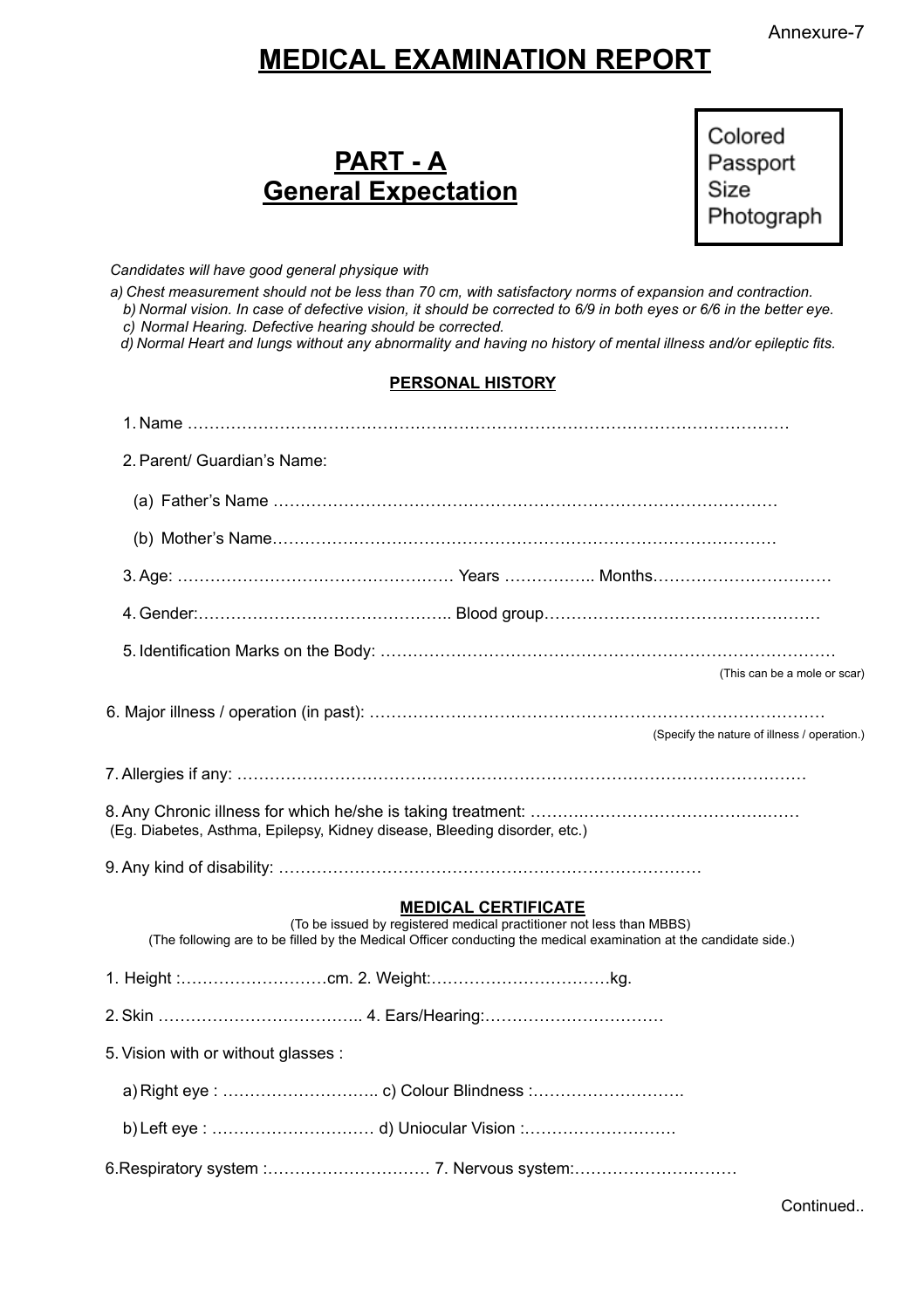| <b>Signature of the Medical Officer</b> |          |  |
|-----------------------------------------|----------|--|
|                                         |          |  |
| MCI Registration No.  OR                |          |  |
| State Council Registration Number:      |          |  |
|                                         |          |  |
|                                         |          |  |
|                                         | PART - B |  |

#### **MEDICAL CERTIFICATE**

Certified that Shri/Smt./Kum.……………………………………………………………………………………. son/daughter of Shri/Smt..…………………………………………………………………………………… a) Fulfills the prescribed standard of physical fitness, as per general expectations stated in Part A and is FIT for admission to \_\_\_\_\_\_\_\_\_\_\_\_\_\_\_(Ph.D./ Ph.D.(WP)) Program offered by the Institute.

b) Does not fulfill the prescribed standard of physical fitness and is unfit / temporarily unfit to admission due to following defects:

#### **Signature of the Medical Officer**

 $\mathcal{L}_\text{max}$  , where  $\mathcal{L}_\text{max}$  , we are the set of the set of the set of the set of the set of the set of the set of the set of the set of the set of the set of the set of the set of the set of the set of the set of

#### **Declaration**

I hereby declare that I am not suffering from any disease other than mentioned in the medical report. In case if any other disease is found for which I am taking treatment for long time and that is not reported to the Institute at the time of admission then the Institute will not bear the cost of treatment.

#### $\overline{\phantom{a}}$ **Signature of the Candidate**

**Note:** Institute is not liable for the chronic disease treatment which required the prolonged/ lifelong treatment.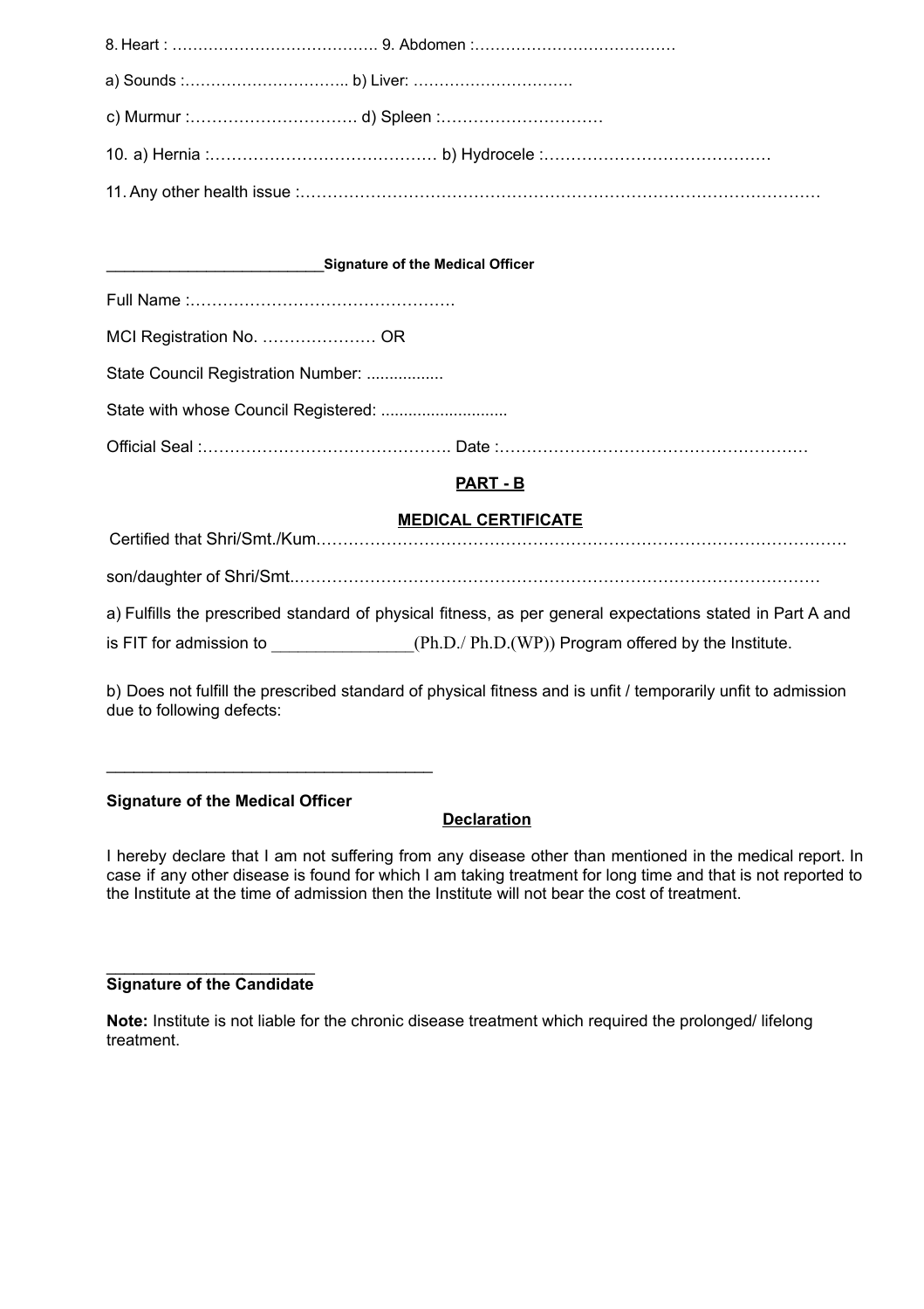#### **ANTIRAGGING UNDERTAKING BY THE STUDENT (As per UGC Regulations on Curbing the Menace of Ragging in Higher Educational Institutions, 2009)**

(To be submitted on a Non-Judicial Stamp Paper of Rs. 10/- duly notarized by the Oath Commissioner)

- 1. I,………………………………………………………………………………………………….. (full name of student
	- with application number) s/o,/d/oMr./Mrs./Ms……………………………………………………………………….,
	- having been admitted to ………………………… ………………………...…………………………...(name of the

institution) , have received a copy of the UGC Regulations on Curbing the Menace of Ragging in Higher

Educational Institutions, 2009, (hereinafter called the "Regulations") carefully read and fully understood the

provisions contained in the said Regulations.

- 2. I have, in particular, perused clause 3 of the Regulations and am aware as to what constitutes ragging.
- 3. I have also, in particular, perused clause 7 and clause 9.1 of the Regulations and am fully aware of the penal and administrative action that is liable to be taken against me in case I am found guilty of or abetting ragging, actively or passively, or being part of a conspiracy to promote ragging.
- 4. I hereby solemnly aver and undertake that
	- a) I will not indulge in any behavior or act that may be constituted as ragging under clause 3 of the Regulations.
	- b) I will not participate in or abet or propagate through any act of commission or omission that may be constituted as ragging under clause 3 of the Regulations.
- 5. I hereby affirm that, if found guilty of ragging, I am liable for punishment according to clause 9.1 of the Regulations, without prejudice to any other criminal action that may be taken against me under any penal law or any law for the time being in force.
- 6. I hereby declare that I have not been expelled or debarred from admission in any institution in the country on account of being found guilty of, abetting or being part of a conspiracy to promote, ragging; and further affirm that, in case the declaration is found to be untrue, I am aware that my admission is liable to be cancelled.

Declared this \_\_\_day of \_\_\_\_\_\_\_\_\_ month of \_\_\_\_\_\_year.

**\_\_\_\_\_\_\_\_\_\_\_\_\_\_\_\_ Signature of deponent**

**Name:\_\_\_\_\_\_\_\_\_\_\_\_\_\_\_\_\_\_\_\_\_\_\_\_\_\_\_\_\_\_\_\_\_\_**

#### **VERIFICATION**

Verified that the contents of this affidavit are true to the best of my knowledge and no part of the affidavit is false and nothing has been concealed or misstated therein.

**Verified at\_\_\_\_\_\_\_\_\_\_\_\_\_\_ (place) on this\_\_\_\_\_\_\_\_ day of\_\_\_\_\_\_\_\_Month of \_\_\_\_\_\_\_\_\_Year.**

**Signature of deponent**

**Solemnly affirmed and signed in my presence on this the \_\_\_\_(day) of \_\_\_\_\_\_\_ (month) , \_\_\_\_\_\_\_\_\_\_\_\_\_(year ) after reading the contents of this affidavit.**

**OATH COMMISSIONER**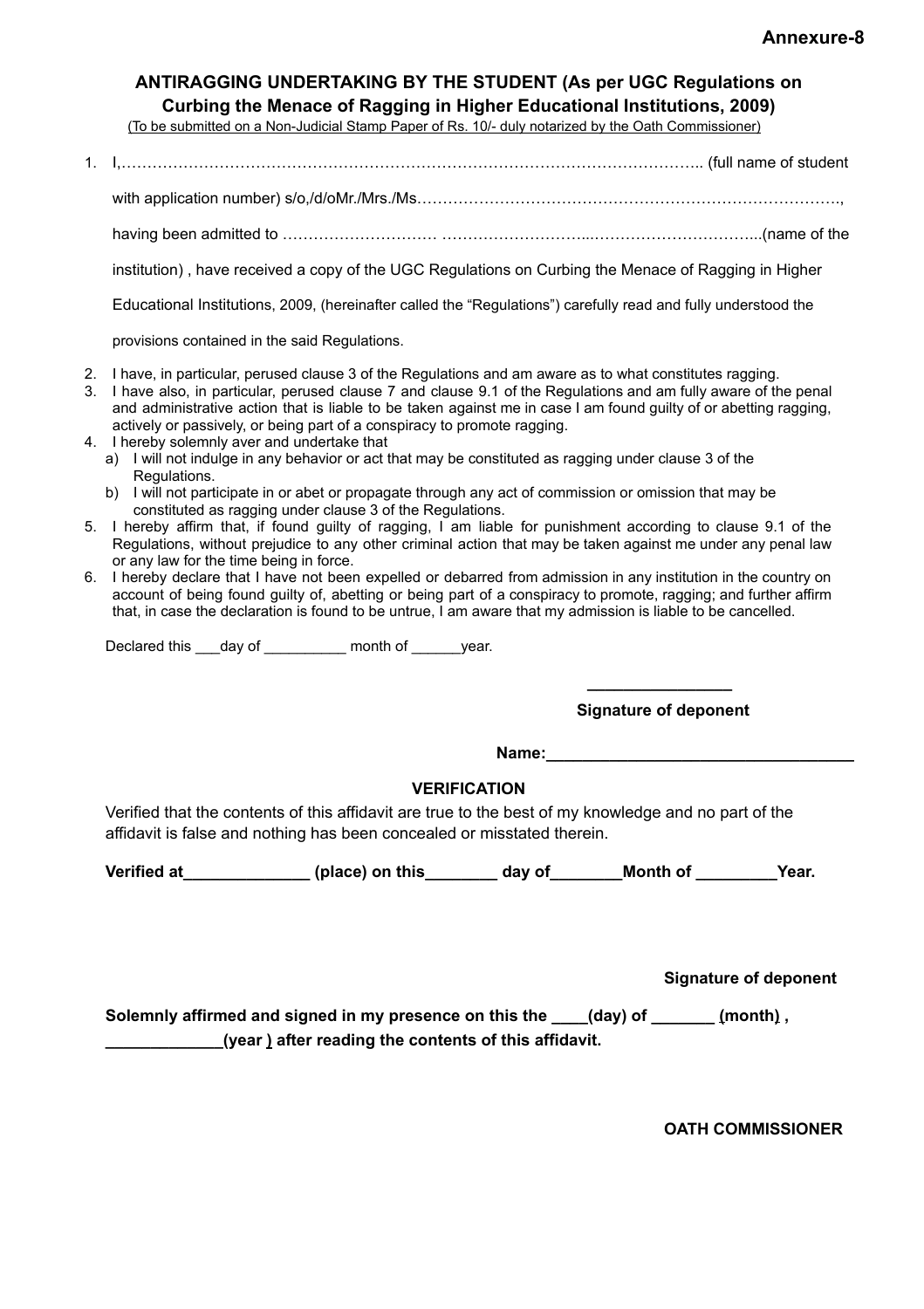## **ANTIRAGGING UNDERTAKING BY THE PARENT/GUARDIAN (As per UGC Regulations on Curbing the Menace of Ragging in Higher Educational Institutions, 2009)**

|    | (To be submitted on a Non-Judicial Stamp Paper of Rs. 10/- duly notarized by the Oath Commissioner)                                                                                                                                                                                                                                                                                                         |  |  |
|----|-------------------------------------------------------------------------------------------------------------------------------------------------------------------------------------------------------------------------------------------------------------------------------------------------------------------------------------------------------------------------------------------------------------|--|--|
|    | (full Name of parent/                                                                                                                                                                                                                                                                                                                                                                                       |  |  |
|    |                                                                                                                                                                                                                                                                                                                                                                                                             |  |  |
|    | & application number), having been admitted to                                                                                                                                                                                                                                                                                                                                                              |  |  |
|    | (name of the institution), have received a copy of                                                                                                                                                                                                                                                                                                                                                          |  |  |
|    | the UGC Regulations on Curbing the Menace of Ragging in Higher Educational Institutions, 2009, (hereinafter                                                                                                                                                                                                                                                                                                 |  |  |
|    | called the "Regulations"), carefully read and fully understood the provisions contained in the said Regulations.                                                                                                                                                                                                                                                                                            |  |  |
| 2. | I have, in particular, perused clause 3 of the Regulations and am aware as to what constitutes                                                                                                                                                                                                                                                                                                              |  |  |
|    | ragging.<br>3. I have also, in particular, perused clause 7 and clause 9.1 of the Regulations and am fully aware of the penal<br>and administrative action that is liable to be taken against my ward in case he/she is found guilty of or<br>abetting ragging, actively or passively, or being part of a conspiracy to promote ragging.<br>4. I hereby solemnly aver and undertake that                    |  |  |
|    | a) My ward will not indulge in any behavior or act that may be constituted as ragging under clause 3 of<br>the Regulations.<br>b) My ward will not participate in or abet or propagate through any act of commission or omission that                                                                                                                                                                       |  |  |
| 5. | may be constituted as ragging under clause 3 of the Regulations.<br>I hereby affirm that, if found guilty of ragging, my ward is liable for punishment according to clause 9.1 of the<br>Regulations, without prejudice to any other criminal action that may be taken against my ward under any                                                                                                            |  |  |
| 6. | penal law or any law for the time being in force.<br>I hereby declare that my ward has not been expelled or debarred from admission in any institution in the<br>country on account of being found guilty of, abetting or being part of a conspiracy to promote, ragging; and<br>further affirm that, in case the declaration is found to be untrue, the admission of my ward is liable to be<br>cancelled. |  |  |
|    | Declared this ___day of _________ month of ______year.                                                                                                                                                                                                                                                                                                                                                      |  |  |
|    | <b>Signature of deponent</b>                                                                                                                                                                                                                                                                                                                                                                                |  |  |
|    |                                                                                                                                                                                                                                                                                                                                                                                                             |  |  |
|    | Address: Analysis and the contract of the contract of the contract of the contract of the contract of the contract of the contract of the contract of the contract of the contract of the contract of the contract of the cont                                                                                                                                                                              |  |  |
|    | Mob.No.                                                                                                                                                                                                                                                                                                                                                                                                     |  |  |
|    |                                                                                                                                                                                                                                                                                                                                                                                                             |  |  |
|    | <b>VERIFICATION</b><br>Verified that the contents of this affidavit are true to the best of my knowledge and no part of the<br>affidavit is false and nothing has been concealed or misstated therein.                                                                                                                                                                                                      |  |  |
|    | Verified at _______________(place) on this ________ day of ________Month of ________Year.                                                                                                                                                                                                                                                                                                                   |  |  |
|    | <b>Signature of deponent</b>                                                                                                                                                                                                                                                                                                                                                                                |  |  |
|    | Solemnly affirmed and signed in my presence on this the ____(day) of _______ (month),<br>(year) after reading the contents of this affidavit.                                                                                                                                                                                                                                                               |  |  |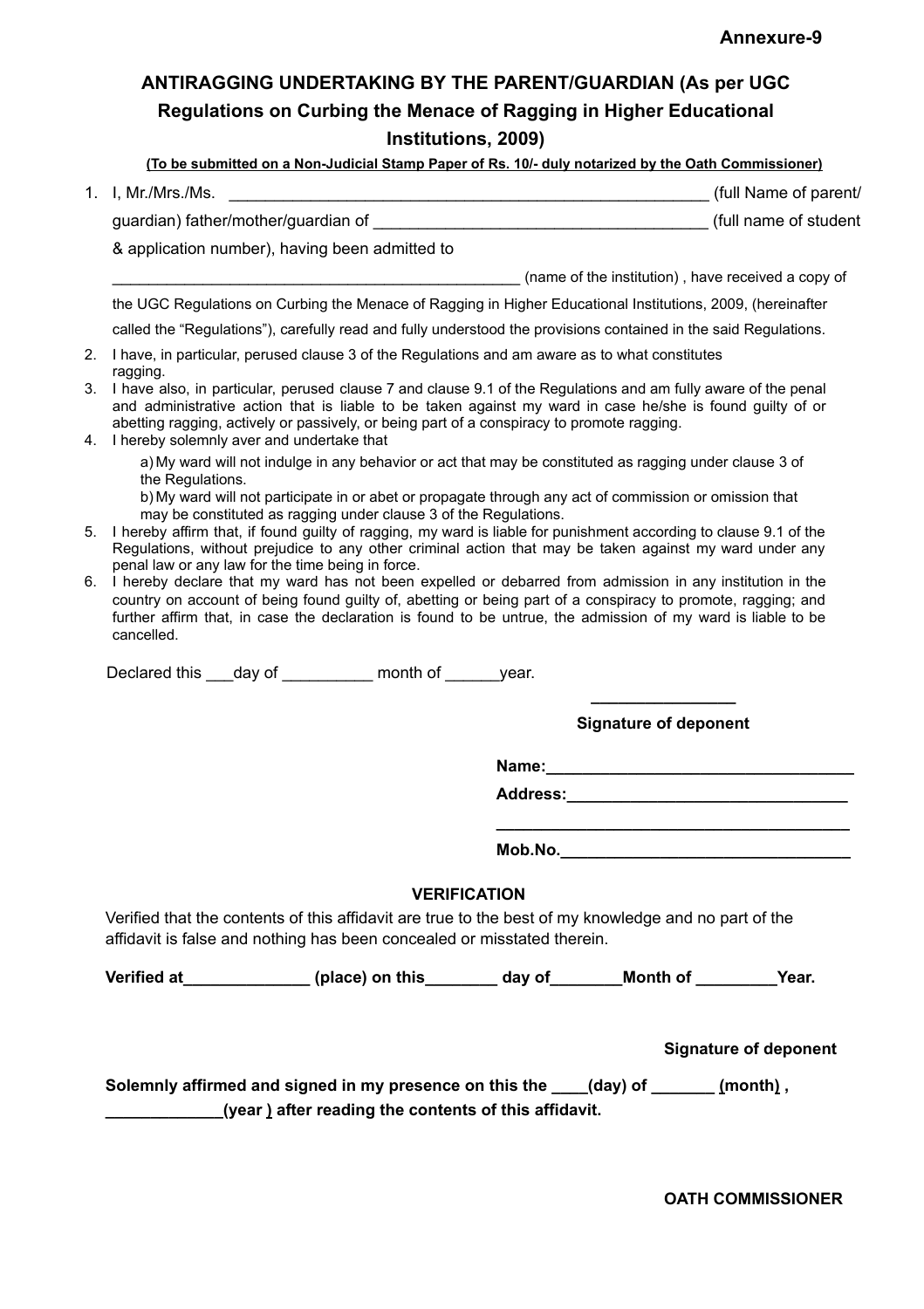#### **Mediclaim-cum-Accidental insuranceBenefits Scheme(MCAIP) Offered by - National Insurance Company Limited Exclusively for all IIITA Students**

#### **(May be changed from time to time)**

#### **Broad of Feature of Scheme\***

- ➢ MEDICLAIMHospitalizationCover-UptoRs.90,000/- per annum.
- ➢ Acciden1alDeathORPermanentDisablementofInsuredStudent-UptoRs.5Lakhs
- ➢ CarriageofDeadBodyoftheInsured,uponAccidentaldeathtoplaceofNormalResidence-Rs.7500/
- ➢ Upon Accidental Death Of FeePayingParent*I*Guardian-Rs.3Lakhs.
- ➢ Education ExpensestoDependentChildrenofMarriedInsuredStudents on accidental death -Rs.25,000/-Onechild &Rs. 60,000/-\* two Children.
- $\triangleright$  Mediclaimcoverage extends throughout India on 24x7 basis.
- ➢ TerritoriallimitsforAccidentalDeath*I*PermanentDisablementInsuranceextendthroughout theworld.
- ➢ TreatmentsunderAllopathicSystemofMedicine are only covered.
- ➢ DentaltreatmentsandPhysiotherapyarenotcoveredforclaims/ reimbursements.
- ➢ CASHLESS ACCESS SERVICES,atdesignatedHospitals,subjecttoPre-Authorization.
- ➢ Spouses of married Students AND their dependent Children CAN be covered, for extension benefits, upon payment of additional premiums. NOT COVERED by default in this cover.

**(\*Condition Apply)**

| Information required from each student to enable the benefit under the Scheme |                                                                                                                  |                                         |                                                                                                                                                                                                                                                                                                                                                                |  |
|-------------------------------------------------------------------------------|------------------------------------------------------------------------------------------------------------------|-----------------------------------------|----------------------------------------------------------------------------------------------------------------------------------------------------------------------------------------------------------------------------------------------------------------------------------------------------------------------------------------------------------------|--|
| SI No.                                                                        | <b>Item</b>                                                                                                      | <b>Information</b>                      | <b>Remark</b>                                                                                                                                                                                                                                                                                                                                                  |  |
| $\mathbf{1}$                                                                  | Name of the, student to be<br><b>Insured</b>                                                                     | Degree Program of Enrollment at IIIT-A- | A Colored Photograph of the Student being<br><b>Insured, duly Self Attested</b>                                                                                                                                                                                                                                                                                |  |
| $\overline{2}$                                                                | <b>Complete Address of</b><br><b>NORMAL RESIDENCE of</b><br>the Enrolled Student                                 |                                         |                                                                                                                                                                                                                                                                                                                                                                |  |
| 3                                                                             | Details of the FEE<br><b>PAYING Parent/Guardian</b><br>of the Enrolled Student                                   |                                         | In the event of the fee paying Parent /Guardian<br>not remaining alive (owing to accidental death,<br>during the Policy Period), during the course of the<br>continuation of the enrolled Degree Program of<br>the student, the student shall be eligible for a<br>payment of Rs. 3.00 Lakh, to assist with the<br>continuation of the studies of the student, |  |
| 4                                                                             | (a) Marital Status of the<br><b>Enrolled Student</b><br>(b) In Case "Married", then<br>Pl. provide the following | <b>Married / Un Married</b>             | In case of accidental death of the enrolled<br>student, during the policy period, who is survived<br>by a Spouse, Spouse shall be the NOMINEE for<br>receiving the Insurance benefits, unless otherwise<br>specified. In respect of Unmarried students, the<br>Normal Fee Paying Parent / Guardian shall be the<br>beneficiary.                                |  |
|                                                                               | (c) Do you have dependent<br>Children                                                                            | Yes /No                                 |                                                                                                                                                                                                                                                                                                                                                                |  |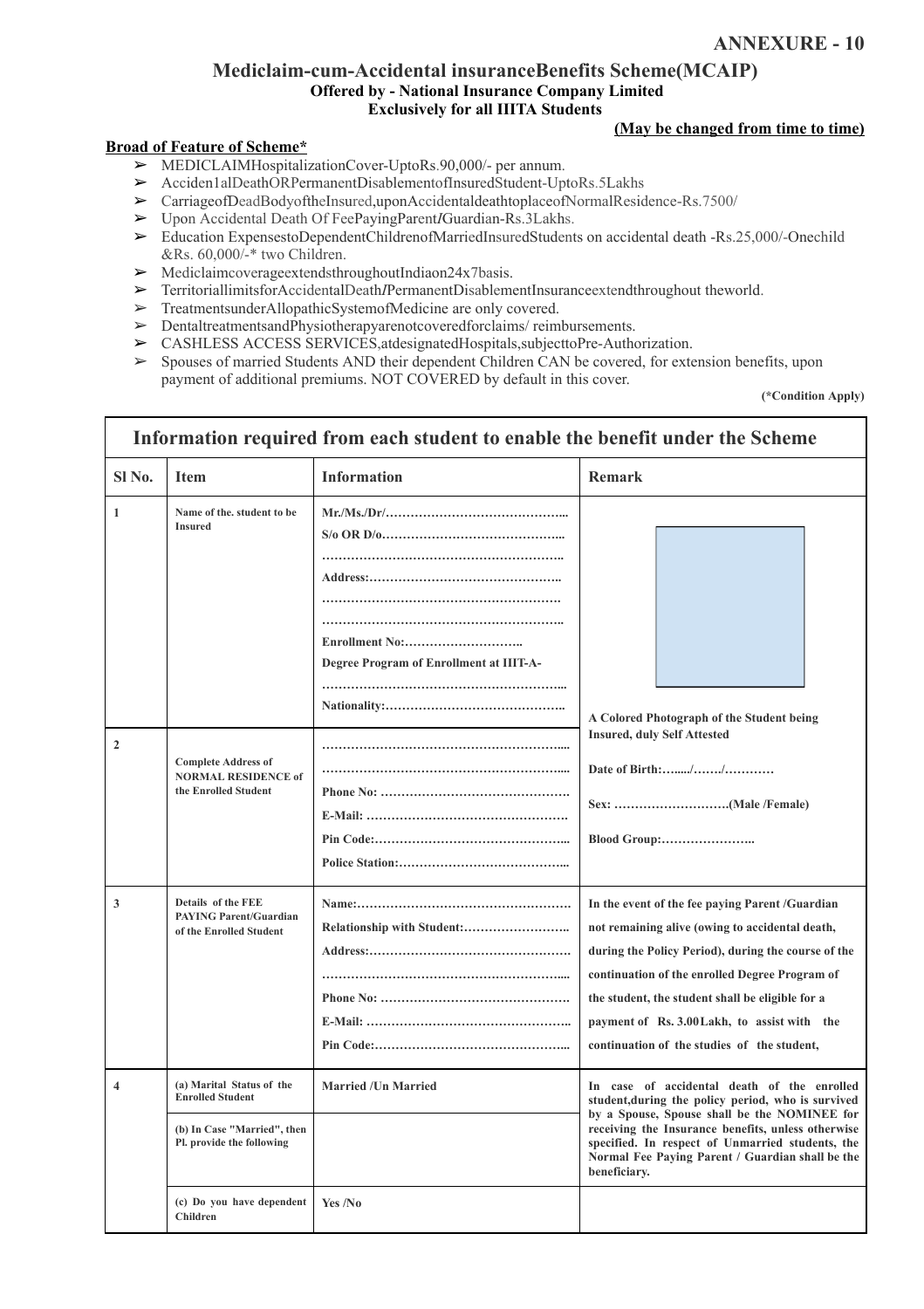| (d) In case " $Y$ " to (c) above<br>4<br>,Pl. provide the details :<br>Cntd. |                                                                                                                                                                                                                                             | In respect of First Child (Elder one): -<br>In respect of Second Child<br>(Younger one): -<br>e) Age:Yrs. Sex: M/F | In case of accidental death of the Insured Student<br>during the policy period, survived by his dependent<br>children, upto TWO dependent children are<br>eligible for receiving a sun of uptoRs 25000/- each<br>as a one time assistance by the<br><b>Insurance Company.</b> |  |
|------------------------------------------------------------------------------|---------------------------------------------------------------------------------------------------------------------------------------------------------------------------------------------------------------------------------------------|--------------------------------------------------------------------------------------------------------------------|-------------------------------------------------------------------------------------------------------------------------------------------------------------------------------------------------------------------------------------------------------------------------------|--|
|                                                                              |                                                                                                                                                                                                                                             |                                                                                                                    |                                                                                                                                                                                                                                                                               |  |
| 5                                                                            | Pre Existing Diseases*, at<br>the time of admission into<br>the Institute:                                                                                                                                                                  |                                                                                                                    | Pre Existing Diseases qualify for claim only after<br>four continuous claim three year, in respect of<br>those diseases.                                                                                                                                                      |  |
|                                                                              | The ones that exist at the<br>time of enrolling at the<br>institutePLUS the those<br>arise within 30 days of the<br><b>Inception of the Insurance</b><br>Policy.<br>Also,<br>Include<br>diseases attributable to<br>pre-existing diseases.) | (Pl. add if more)                                                                                                  | Few diseases, that arise after the inception of the<br>coverage are however included in the list of diseases<br>that are not payable only during the FIRST year of<br>operation of Policy.( Refer Policy document for<br>details)                                             |  |

(Note: The above is a brief description of the salient features of the intended Insurance Policy and is not a -replica of the full Policy document. **For details, reference to the Policy document should be made)**

#### **UNDERTAKING:**

- ➢ **I willingly AGREE to abide by the 'Terms and Conditions of the MEDICLAIM- cum- Accidental InsurancePolicy as briefed herein above.**
- $\triangleright$  I shall personally be responsible for the correctness and completeness of the information provided above and to the satisfaction of the Insurance Company. Also in case of change in my Marital Status, for being eligible for the **accrued benefits by the Insurance Company in the same respect. I shall keep the Institute duly apprised.**
- ➢ **Also, I understand that all claims pertaining to Mediclaim-cum Accidental Insurance Scheme shall be settled by insurance Company only and Institute's liability in this respect shall be restricted to being assistive only.**

**Signature of the Enrolled Student…………………………………………………………...**

**Name of the Enrolled Student:……………………………………………………………….**

**Enrollment Number of the Student:………………………………………………………….**

**Signature of Father***/***Mother***/***Guardian of the Enrolled Student:…………………………..**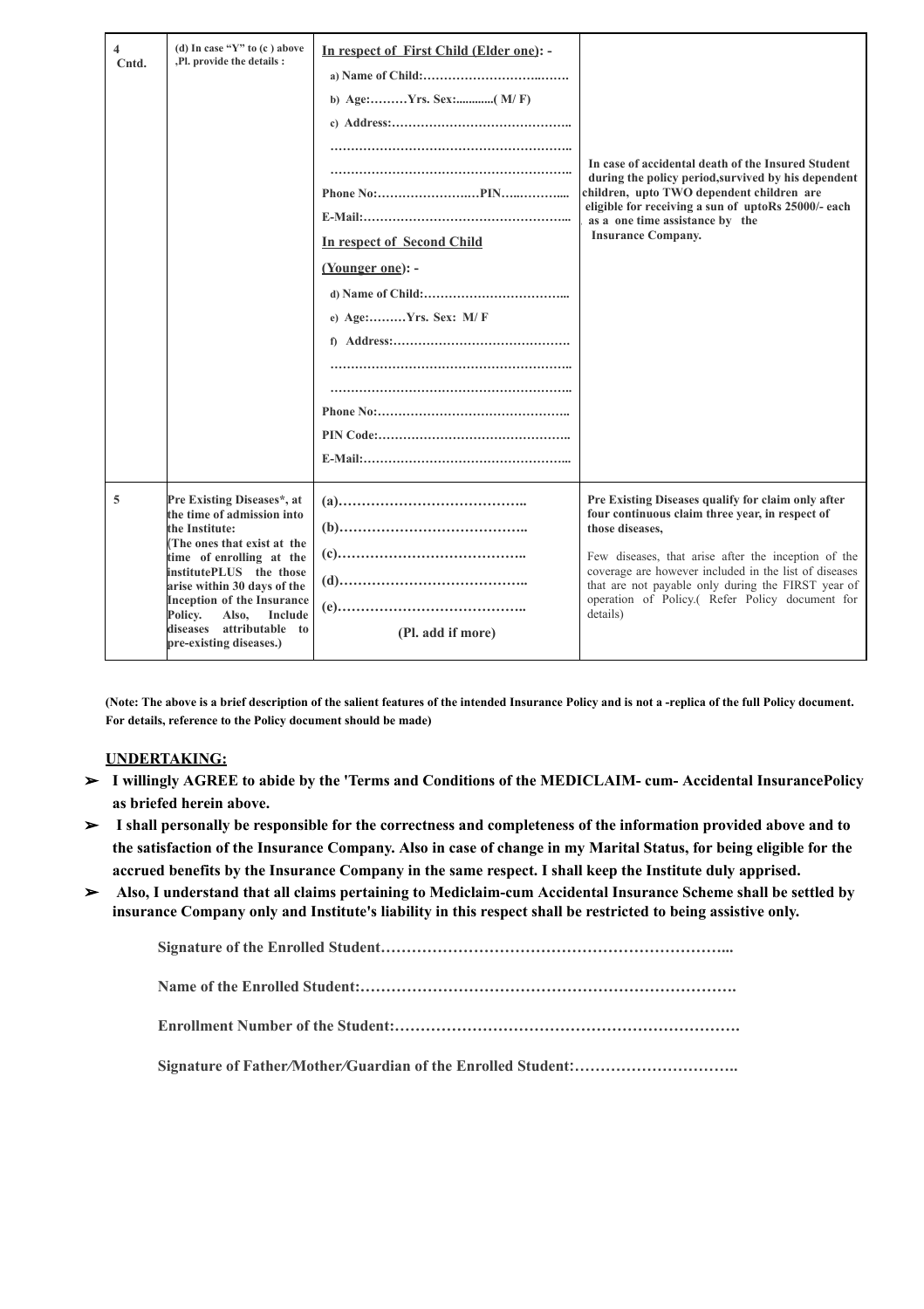**Annexure-11**

# **Indian Institute of Information Technology Allahabad**

**FORMAT OF SELF DECLARATION ABOUT FORM SUBMISSION of**

**(Applicable only for Sr. No. 12, 13 & 14)**

| $\mathbf{I},$                                   | (Name of candidate), Application    |
|-------------------------------------------------|-------------------------------------|
| ID No. $\qquad \qquad , \text{S/D/O}$           | resident                            |
| of                                              | do hereby declare on oath as under: |
| That I will submit my                           | up to 30/09/2022.                   |
| Failing that, I understand that my admission in | (Ph.D./ Ph.D.(WP)) Program at IIITA |
| may be cancelled.                               |                                     |

**Date \_\_\_\_\_\_\_\_\_\_\_\_\_\_\_\_ Place\_\_\_\_\_\_\_\_\_\_\_\_\_\_\_\_ Signature of the Applicant**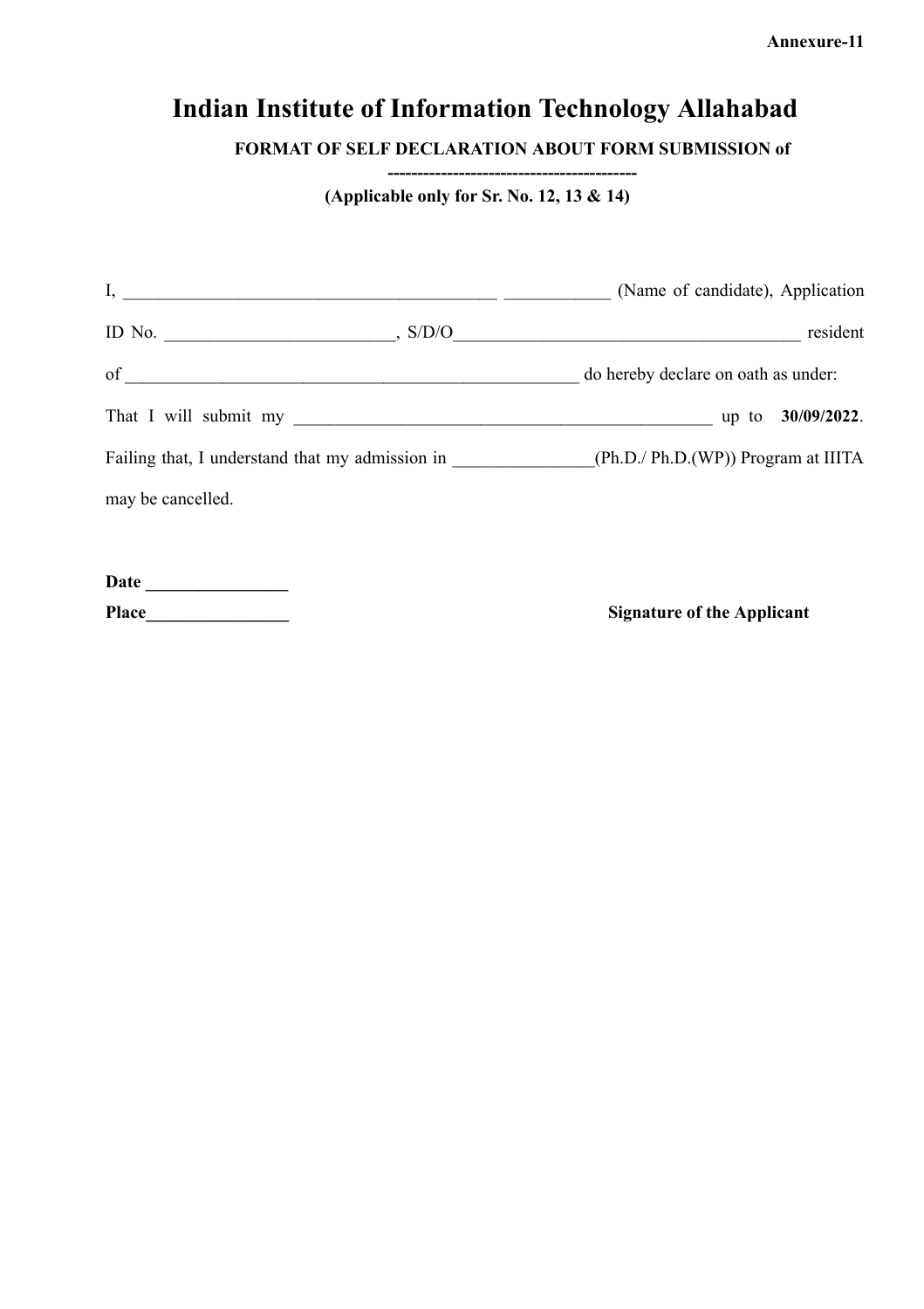# **Indian Institute of Information Technology Allahabad**

**UNDERTAKING BY CANDIDATE FOR ONLINE DOCUMENTS SUBMISSION**

I…………………………………………………...…….S/o…………….…………………………….. Resident of………………………………………………………aged ……………years hereby execute this undertaking on \_\_\_/ \_\_\_\_/ \_\_\_\_\_\_\_\_\_\_\_\_ **DD/MM/YYYY** that the documents which I have uploaded for Online provisional admission are true to the best of my knowledge and if on subsequent physical verification any discrepancy is found/observed, my provisional admission to the  $(Ph.D./ Ph.D.(WP))$  programme at IIITA may be cancelled forthwith.

Date:

**Place:\_\_\_\_\_\_\_\_\_\_\_\_\_\_\_\_**

**\_\_\_\_\_\_\_\_\_\_\_\_\_\_\_\_\_\_\_\_\_\_\_\_\_\_\_\_\_\_\_\_\_\_ Signature of the Applicant**

**Application No.:** 

**\_\_\_\_\_\_\_\_\_\_\_\_\_\_\_\_\_\_\_\_\_\_\_\_\_\_\_\_\_\_\_\_\_\_\_\_\_\_\_\_**

**\_\_\_\_\_\_\_\_\_\_\_\_\_\_\_\_\_\_\_\_\_\_\_\_\_\_\_\_\_\_\_\_\_\_\_\_\_\_\_\_\_\_\_\_\_\_\_**

**Permanent Address:.**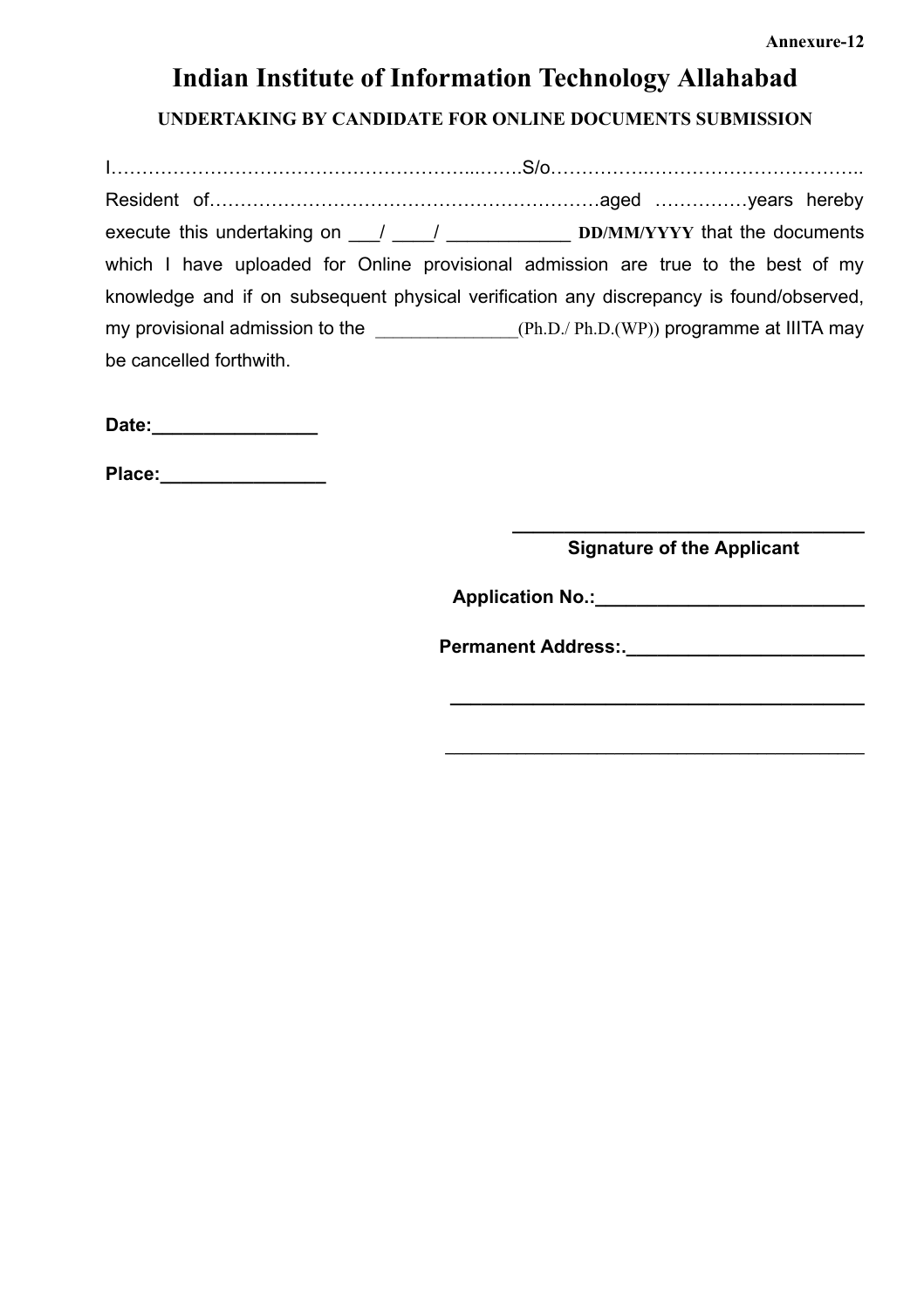#### **ANNEXURE - 13 INDIAN INSTITUTE OF INFORMATION TECHNOLOGY ALLAHABAD RESEARCH & DEVELOPMENT SECTION**

#### **DECLARATION FORM TO APPLY FOR ADMISSION IN PHD-WP PROGRAM (Applicable for Candidates from Private Sectors/ Organizations)**

|                                                                                                     | _______________________(Organization Name) as ______________ for _______ years. I have applied                                                                                                                                                                                                                                                                                                                                                                                                                                                     |  |  |  |
|-----------------------------------------------------------------------------------------------------|----------------------------------------------------------------------------------------------------------------------------------------------------------------------------------------------------------------------------------------------------------------------------------------------------------------------------------------------------------------------------------------------------------------------------------------------------------------------------------------------------------------------------------------------------|--|--|--|
|                                                                                                     | for admission in Ph. D. program (Working Professional Mode) at Indian Institute of Information Technology,                                                                                                                                                                                                                                                                                                                                                                                                                                         |  |  |  |
|                                                                                                     | Allahabad and my application number is _______________________________. I hereby declare that -                                                                                                                                                                                                                                                                                                                                                                                                                                                    |  |  |  |
| A. My admission in Ph.D. program as a working professional is sponsored by ________________________ |                                                                                                                                                                                                                                                                                                                                                                                                                                                                                                                                                    |  |  |  |
|                                                                                                     |                                                                                                                                                                                                                                                                                                                                                                                                                                                                                                                                                    |  |  |  |
|                                                                                                     |                                                                                                                                                                                                                                                                                                                                                                                                                                                                                                                                                    |  |  |  |
| C. I will be a -                                                                                    |                                                                                                                                                                                                                                                                                                                                                                                                                                                                                                                                                    |  |  |  |
|                                                                                                     | ii) Part time scholar at my Workplace<br>iii) Full time scholar at my Workplace<br>D. I agree to complete the course requirement in remote mode, remaining in contact with the<br>research supervisor(s) online / offline. I will carry out the studies as stipulated, submit the<br>assignments, participate in discussion-sessions, present seminars, appear for quizzes, review<br>tests etc. offline or online or in person.<br>E. I am ready to be on campus of IIITA with the research supervisor(s) for at least 15 days in every 6 months. |  |  |  |
| Date - _______________                                                                              |                                                                                                                                                                                                                                                                                                                                                                                                                                                                                                                                                    |  |  |  |
|                                                                                                     |                                                                                                                                                                                                                                                                                                                                                                                                                                                                                                                                                    |  |  |  |
|                                                                                                     | Declaration by Organization/ Institute in which Applicant/ Candidate is working                                                                                                                                                                                                                                                                                                                                                                                                                                                                    |  |  |  |
|                                                                                                     | whichever is not applicable) with the above statement. For Point No C ii) & iii) we also agreed that $-$<br>a) Our professional Centre is recognized as a Research Centre by IIIT Allahabad<br>b) The work place / professional centre of our organization is formally sponsoring the aspirant candidate for                                                                                                                                                                                                                                       |  |  |  |

- b) The work place / professional centre of our organization is formally sponsoring the aspirant candidate for research studies on a full / part time basis.
- c) The Management / Administration agrees to extend the research facilities, infrastructural support, library / computing resources and sufficient quality time for the researcher.
- d) The Management / Administration is willing to extend the logistics of providing local hospitality and travel expenses to the research supervisor(s) / Doctoral committee whenever the visit is warranted for monitoring and reviewing the research progress and also grant permission to the candidate to travel to IIITA to meet research supervisor(s) / Doctoral committee for discussion and assessment process.
- e) The Management / Administration is ready to identify a suitably qualified resource person, if available, to act as a local mentor / local supervisor for the research candidate, who will be identified as the joint supervisor for the candidate by IIITA along with the main supervisor from IIITA.
- f) The Management / Administration is agreed to accept the research papers / patents resulting from such joint work as joint properties of both the institute/ organizations and the advantage will be proportionately shared.

| Name of the Signing Authority |  |
|-------------------------------|--|
|-------------------------------|--|

#### **Position in Organization\_\_\_\_\_\_\_\_\_\_\_\_\_\_\_\_\_\_\_\_\_\_\_\_\_\_\_\_**

(Not Less than Partner/ Proprietor/ Director/ MD)

**Contact Number\_\_\_\_\_\_\_\_\_\_\_\_\_\_\_\_\_\_\_\_\_\_\_\_\_\_\_\_\_\_\_\_\_\_**

**E-mail\_\_\_\_\_\_\_\_\_\_\_\_\_\_\_\_\_\_\_\_\_\_\_\_\_\_\_\_\_\_\_\_\_\_\_\_\_\_\_\_\_\_\_**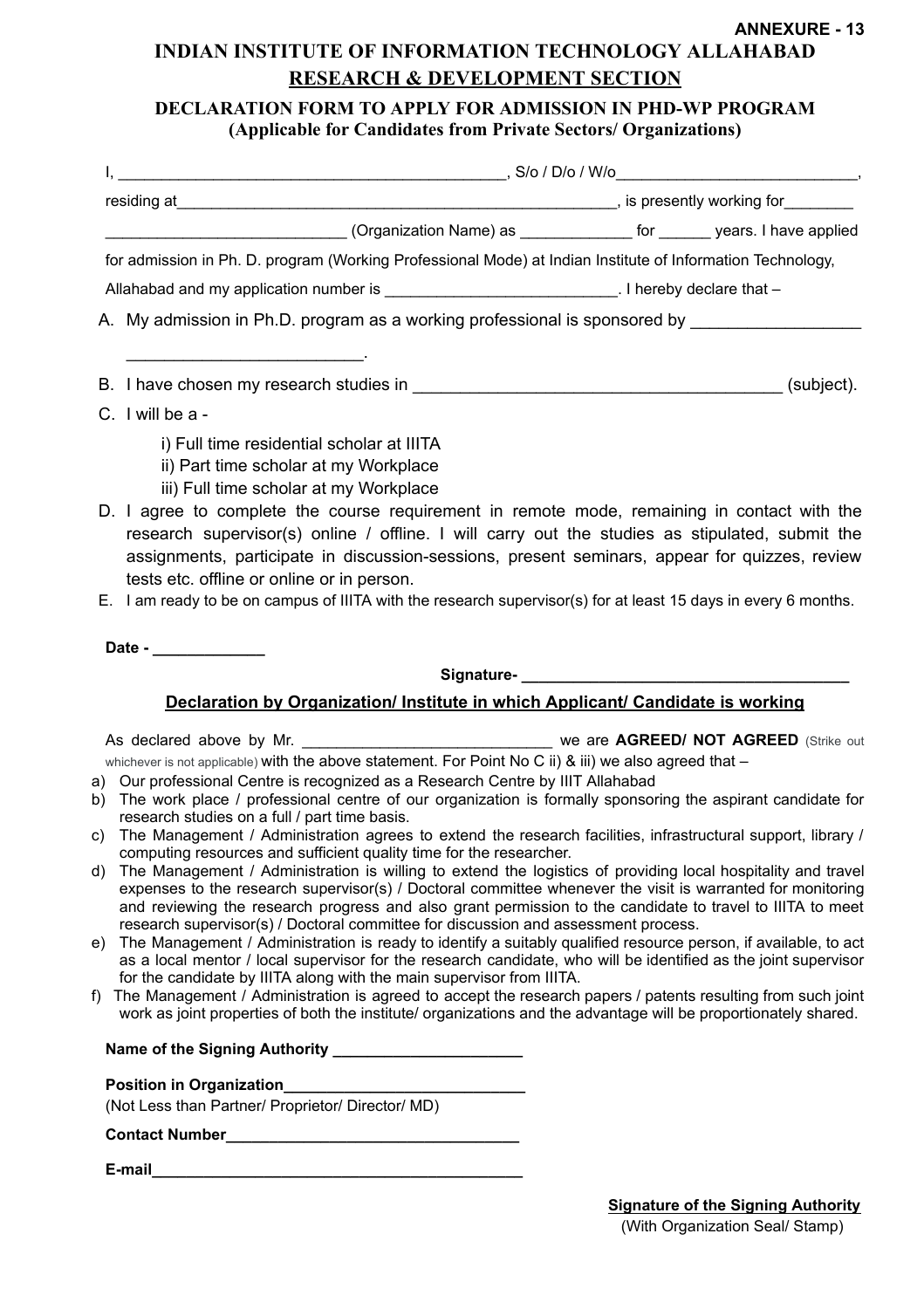#### **INDIAN INSTITUTE OF INFORMATION TECHNOLOGY ALLAHABAD RESEARCH & DEVELOPMENT SECTION**

#### **NO OBJECTION CERTIFICATE TO APPLY FOR ADMISSION IN PHD-WP PROGRAM (ONLY for Candidates from Government Organizations/ Autonomous Bodies)**

(Following format is to be printed on the **letter head of the Organization** where the candidate is currently working)

|                                                          | is employed<br>This is to certify that Mr./Ms/Mrs.                                                                                                                                                                                     |
|----------------------------------------------------------|----------------------------------------------------------------------------------------------------------------------------------------------------------------------------------------------------------------------------------------|
|                                                          | with our organization as with the contract of the contract of the contract of the contract of the contract of the contract of the contract of the contract of the contract of the contract of the contract of the contract of<br>since |
|                                                          |                                                                                                                                                                                                                                        |
|                                                          | years and ______ months in our organization. We Sponsor him/her to join PhD under                                                                                                                                                      |
|                                                          |                                                                                                                                                                                                                                        |
|                                                          |                                                                                                                                                                                                                                        |
|                                                          | Part-time basis. It is certified that he/she will be allowed to use facilities for research work at our                                                                                                                                |
|                                                          | Organization. It is further certified that he/she will be allowed to spare quality time for his/her                                                                                                                                    |
|                                                          |                                                                                                                                                                                                                                        |
| this research work would be useful for our organization. |                                                                                                                                                                                                                                        |

Date:

| Signature of Head of Organization |  |
|-----------------------------------|--|
|                                   |  |

Name of Head of Organization:

(Official Seal)